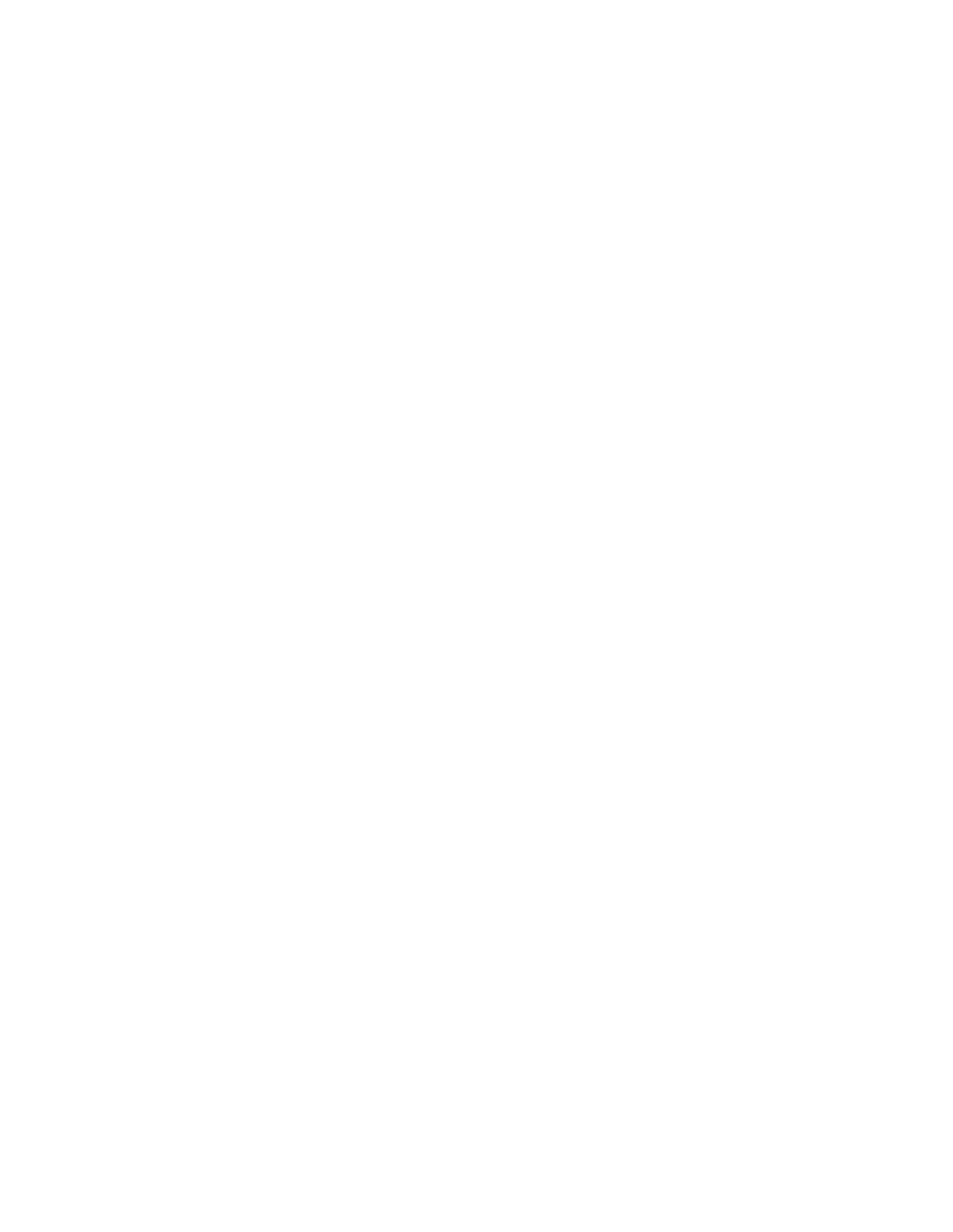# **Introduction**

The function of the European Committee of Social Rights is to rule on the conformity of the situation in States with the European Social Charter. In respect of national reports, it adopts "conclusions" and in respect of collective complaints, it adopts "decisions".

A presentation of this treaty as well as statements of interpretation formulated by the Committee appear in the General Introduction to the Conclusions.<sup>1</sup>

*The Revised European Social Charter was ratified by Ukraine on 21 December 2006. The time limit for submitting the first report on the application of this treaty to the Council of Europe was 31 October 2008 and Ukraine submitted it on 04 November 2008.*

This report concerned the accepted provisions of the following articles belonging to the thematic group "Health, social security and social protection":

- safe and healthy working conditions (Article 3),
- the right to protection of health (Article 11),
- the right to social security (Article 12),
- the right to social and medical assistance (Article 13),
- the right to benefit from social welfare services (Article 14),
- the right of elderly persons to social protection (Article 23),
- the right to protection against poverty and social exclusion (Article 30).

Ukraine has accepted articles 3, 11, 14, 23 and 30 from this group.

The applicable reference period was:

• 1 February 2007- 31 December 2007.

The present chapter on Ukraine concerns 11 situations and contains:

- 2 conclusions of conformity: Articles 3§1 and 14§2;
- 1 conclusion of non-conformity: Articles 23.

In respect of the 8 other situations concerning Articles 3§2, 3§3, 3§4, 11§1, 11§2 11§3, 14§1 and 30, the Committee needs further information. The Government is therefore invited to provide this information in the next report on the articles in question.

The next Ukrainian report deals with the accepted provisions of the following articles belonging to the third thematic group "Labour rights":

- the right to just conditions of work (Article 2),
- the right to a fair remuneration (Article 4),
- the right to organise (Article 5),
- the right to bargain collectively (Article 6),
- the right to information and consultation (Article 21),
- the right to take part in the determination and improvement of the working conditions and working environment (Article 22),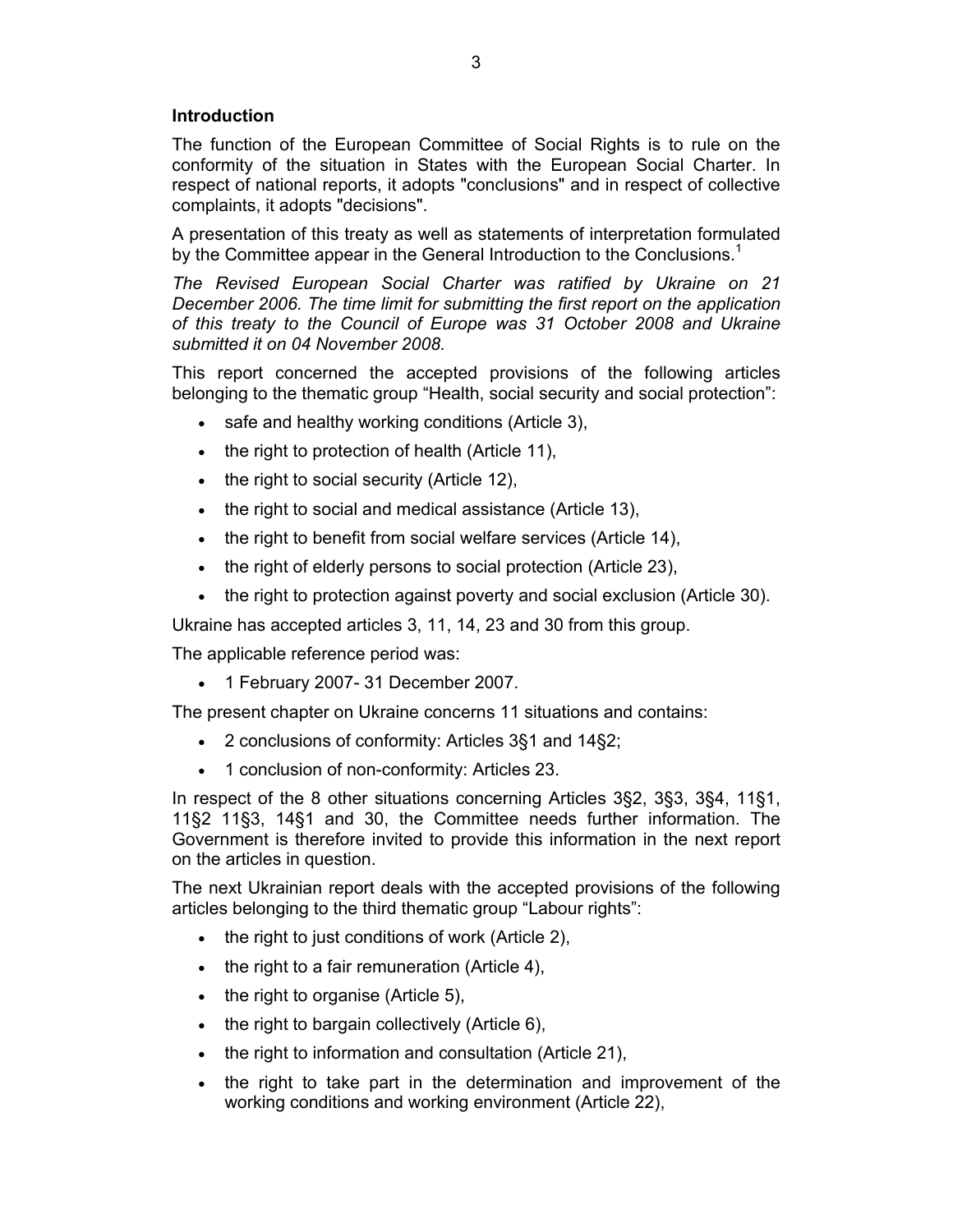- the right to dignity at work (Article 26),
- the right of workers' representatives to protection in the undertaking and facilities to be accorded to them (Article 28),
- the right to information and consultation in collective redundancy procedures (Article 29).

The deadline for the report was 31 October 2009.

*i*<br><sup>1</sup> The Conclusions as well as state reports can be consulted in the Council of Europe's **1** *Internet site (www.coe.int/socialcharter).*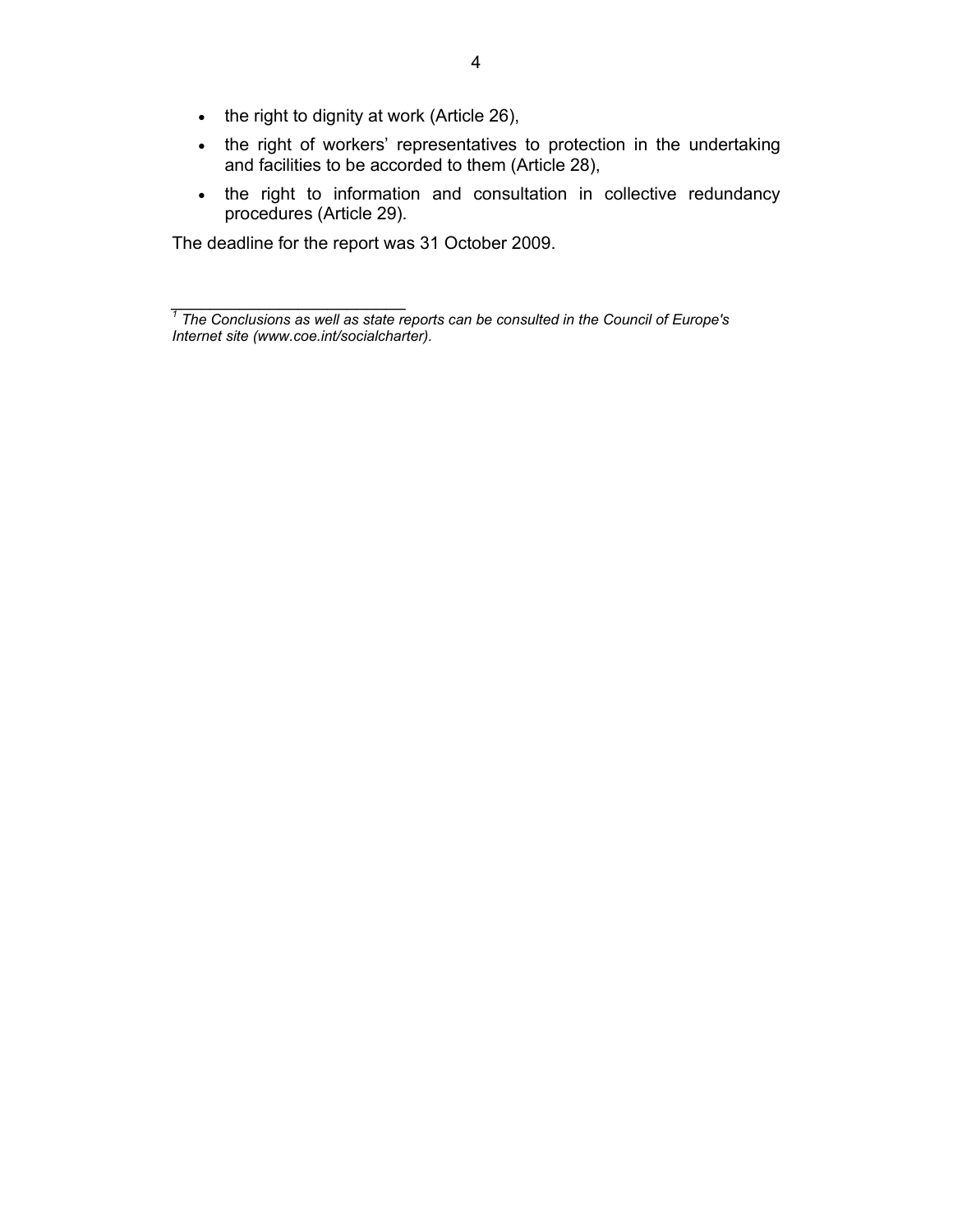# **Article 3 - The right to safe and healthy working conditions**

## *Paragraph 1 - Health and safety and the working environment*

The Committee takes note of the information contained in the report submitted by Ukraine.

## *General objective of national policy*

The report indicates that the national policy on occupational safety is formulated by the Parliament in accordance with Article 53 of the Constitution. The national policy is based on a number of principles, including the following: workers' life and health as a priority; increasing industrial safety by controlling production conditions and assisting enterprises in providing adequate working conditions; national, sectoral and regional programmes on occupational safety; uniform occupational safety requirements for all enterprises and entrepreneurial entities irrespective of areas of activity; public awareness, training, vocational education and skills improvement for workers concerning occupational safety.

The policy on occupational safety is pursued in various economic sectors by the ministries and other central executive authorities which develop and implement sectoral programmes, provide guidance to enterprises about occupational safety, conclude agreements on the improvement of labour conditions and occupational safety with sectoral trade unions, etc. The Committee asks for more details to be provided on such programmes, notably their scope.

The report specifies that, at regional level, the enforcement of the relevant legislation and implementation of the national policy on occupational safety is carried out by the local state authorities and local governments. At state level, the State Committee of Ukraine for Industrial Safety, Occupational Safety and Mining Supervision (hereafter, *Derzhhirpromnahlyad*) is the central executive authority responsible for occupational safety supervision.

As to the regular assessment and reviewing of the general policy, the report states that the Government Cabinet together with the *Derzhhirpromnahlyad*, the central executive authorities, and social partners determine priorities in the field of occupational safety on an annual basis in the light of the occupational safety state monitoring. The Cabinet then issues an Order to approve an action plan to implement priorities of activity of central executive authorities.

#### *Organisation of occupational risk prevention*

The report states that, at company level, Article 13 of the Law on Occupation Safety requires employers to set up a proper system of safety management. This implies the creation of appropriate services dealing with safety matters and the drafting of collective agreements on safety at work, which are concluded by employers or their representatives and trade unions or workers' representatives. These agreements must secure safeguards enjoyed by workers at a level no lower than what is prescribed by law, and specify the responsibility of the different stakeholders. They should also draw up a list of measures to ensure respect of existing standards of occupational safety, to increase these standards, to prevent occupational diseases, and to identify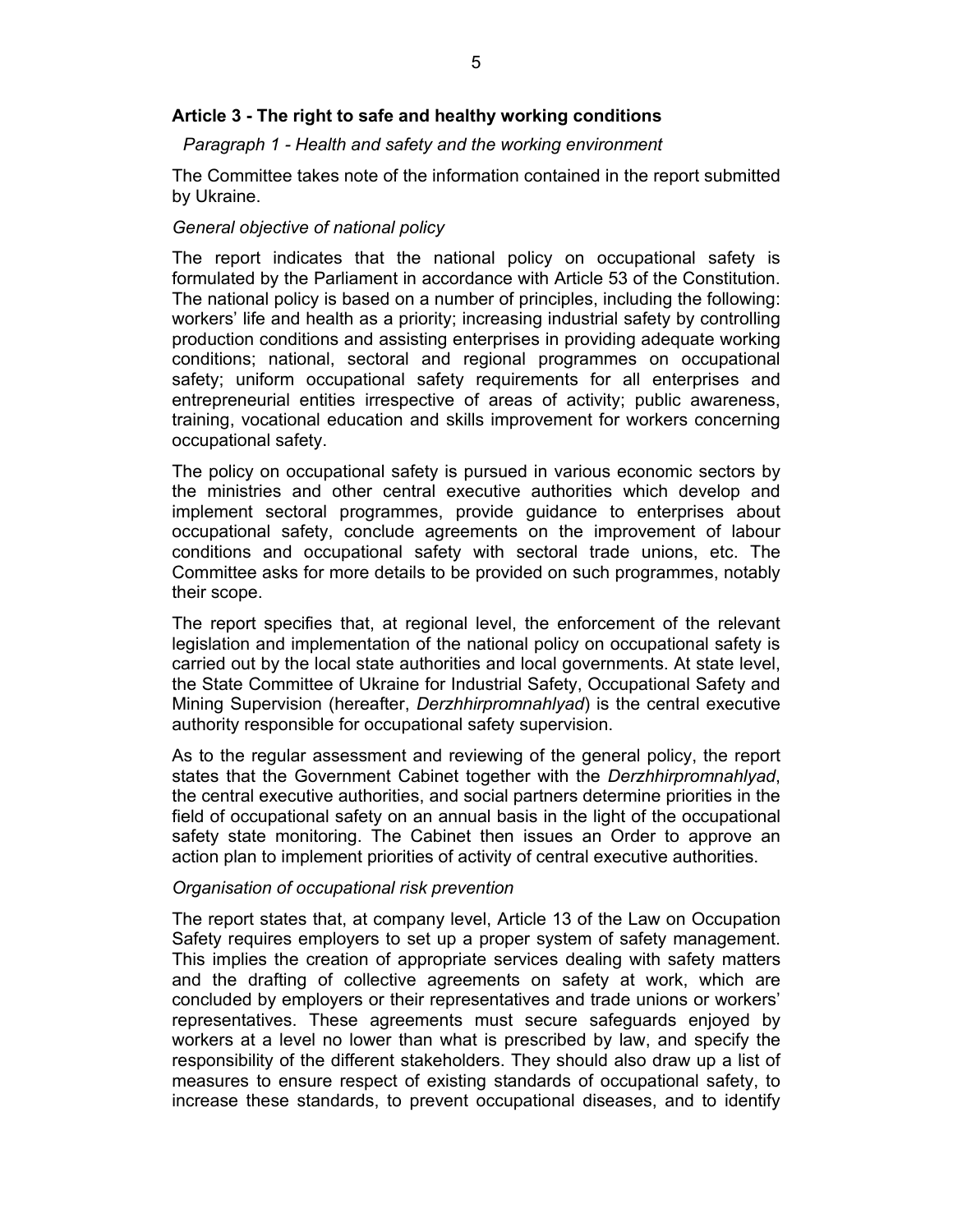resources needed for this purpose. The provisions of these collective agreements apply to all workers of the enterprise concerned.

Employers must, *inter alia*: ensure that preventive measures are geared to changing circumstances; introduce technical and scientific advances improving safety at work; ensure the proper maintainance of the work facilities and production equipment; organise occupational safety audits, research on working conditions, assessment of equipment and facilities, and take measures in the light of the results of these assessments to improve safety; raise awareness of safe working methods. Employers must also submit an annual report on working conditions and occupational safety. The Law on Occupational Safety provides for safeguards of workers' effective enjoyment of the right to occupational safety, which apply as soon as they start work. The following safeguards are among those included: appropriate protective clothes, allowances in case of injury, occupational safety targeting women, minors and people with disabilities. On the other hand, workers have a duty to follow safety rules and undergo regular medical checks, failing which they may be held directly responsible. The Committee notes that assistance is given to employers in setting up safety management systems, in the form of Recommandations on the design of an occupational safety management system at an enterprise issued by *Derzhhirpromnahlyad*. These recommendations explain how to establish and implement such safety management systems, and give a model structure of regulations as well as indications as to their contents.

At state level, the report indicates that the *Derzhhirpromnahlyad* promotes an occupational safety culture through integrated occupational safety management and supervision of occupational safety. When investigating accidents at work, the *Derzhhirpromnahlyad* makes proposals to prevent the re-occurrence of similar accidents. The Committee asks for the next report to indicate in more detail the preventive role of the *Derzhhirpromnahlyad*. The Committee examines the supervisory activities of the *Derzhhirpromnahlyad* under Article 3§3.

The report also indicates that a number of enterprises with adequate expertise and issued with the appropriate authorisation carry out technical assessments of high-risk equipment and projects requiring prior authorisation; inspectors will rely on their assessments when deciding whether to grant authorisation. A procedure of evaluation of those enterprises has been implemented (Order No. 16, 20 December 2006). The report states that, in line with European legislation, the *Derzhhirpromnahlyad* has developed requirements to avoid that expert examinations be undertaken by biased or ill-qualified enterprises. In order to create a regulatory framework to ensure that all authorised enteprises work transparently and produce work of consistent quality, the *Derzhhirpromnahlyad* has established a consulting body, the Council for policy-making in expert organisations of industrial and occupational safety, composed of representatives of the different stakeholders (heads of public and private expert organisations, officials of supervisory bodies, representatives of trade unions and employers). The Committee asks for more information concerning the functioning and action of this Council.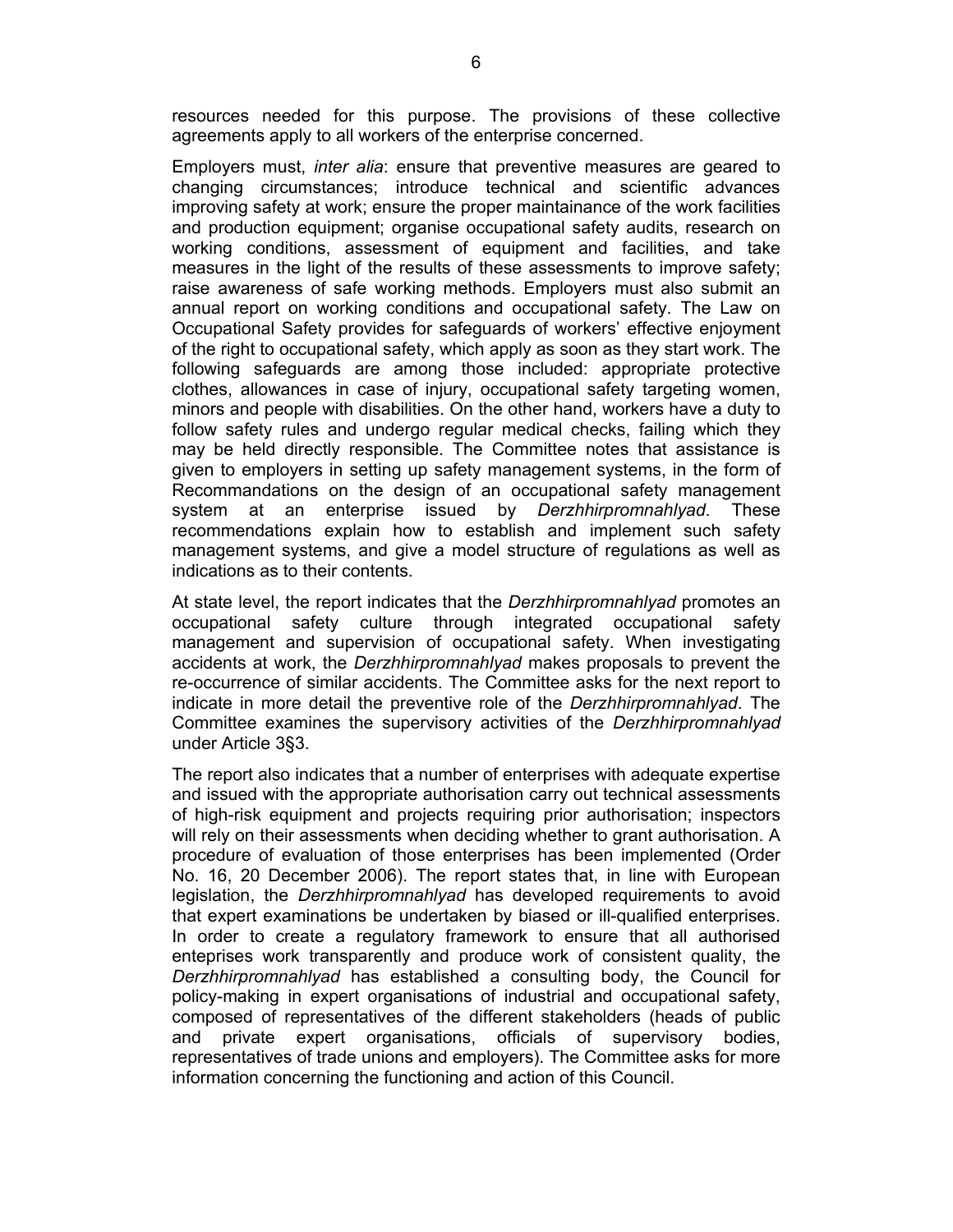According to Article 23 of the Law on Occupational Safety, the authorities must inform the general public and workers on the realisation of the national policy on occupational safety, on the implementation of national, sectoral or regional programmes in this area, on the rate and reasons of accidents, occupational traumatism and diseases, and on the implementation of their decisions concerning workers' life and health protection. This information is provided at the national, sectoral and regional levels, and is published in a number of specialised magazines.

Articles 28 and 33 of the Law on Occupational Safety provide that the competent central executive authority for occupational safety should develop, with the participation of ministries, other central executive authorities, the Fund on Social Insurance against Accidents, employers' and workers' associations and trade unions, a nationwide programme for improving occupational safety and health and the working environment, as well as to supervise the programme's implementation and the adoption of new regulatory legal acts on occupational safety, together with the review and revocation of existing ones.

## *Improvement of occupational health and safety (research and training)*

The report indicates that, pursuant to Article 37 of the Law on Occupational Safety, scientific research on occupational safety and hazards is organised within the framework of a national programme and conducted by research institutes - notably the National Research Institute for Industrial and Occupational Safety (NRIIOS), academic institutions, and other specialised bodies. The report mentions the creation of an Integrated System of Scientific and Technological Support for State Supervision, in which participates the NRIIOS and the *Derzhhirpromnahlyad's* expert technical centres (specialised enterprises situated in all regions of Ukraine which work for the *Derzhhirpromnahlyad*), in order to improve the efficiency of state supervision.

Article 18 of the Law on Occupational Safety underlines the need for training in this field. Training on occupational safety is regulated by the Model Regulations on the procedure of training and knowledge tests on occupational safety, as registered with the Ministry of Justice under No. 231/10511 (15 February 2005). The report states that workers undergo training and knowledge tests on occupational safety, failing which they are not permitted to work. It also refers to commissions at enterprise level which are responsible for testing knowledge on occupational safety; they include, *inter alia*, a trade union representative or workers' representative. Training is also provided by the *Derzhhirpromnahlyad* for representatives of central and local executive authorities, managers and executives of enterprises with more than 1 000 workers*.* Training for state inspectors and specialised staff of the *Derzhhirpromnahlyad* central office is also provided on supervision of occupational safety. The report states that, in 2007, a total of 68 142 persons were trained in the *Derzhhirpromnahlyad*'s training centres.

#### *Consultation with employers' and workers' organisations*

Pursuant to Article 32 of the Law on Occupational Safety, the National Council for the Population's Safe and Vital Activity (hereafter the National Council) has been set up to co-ordinate activities of public administration bodies dealing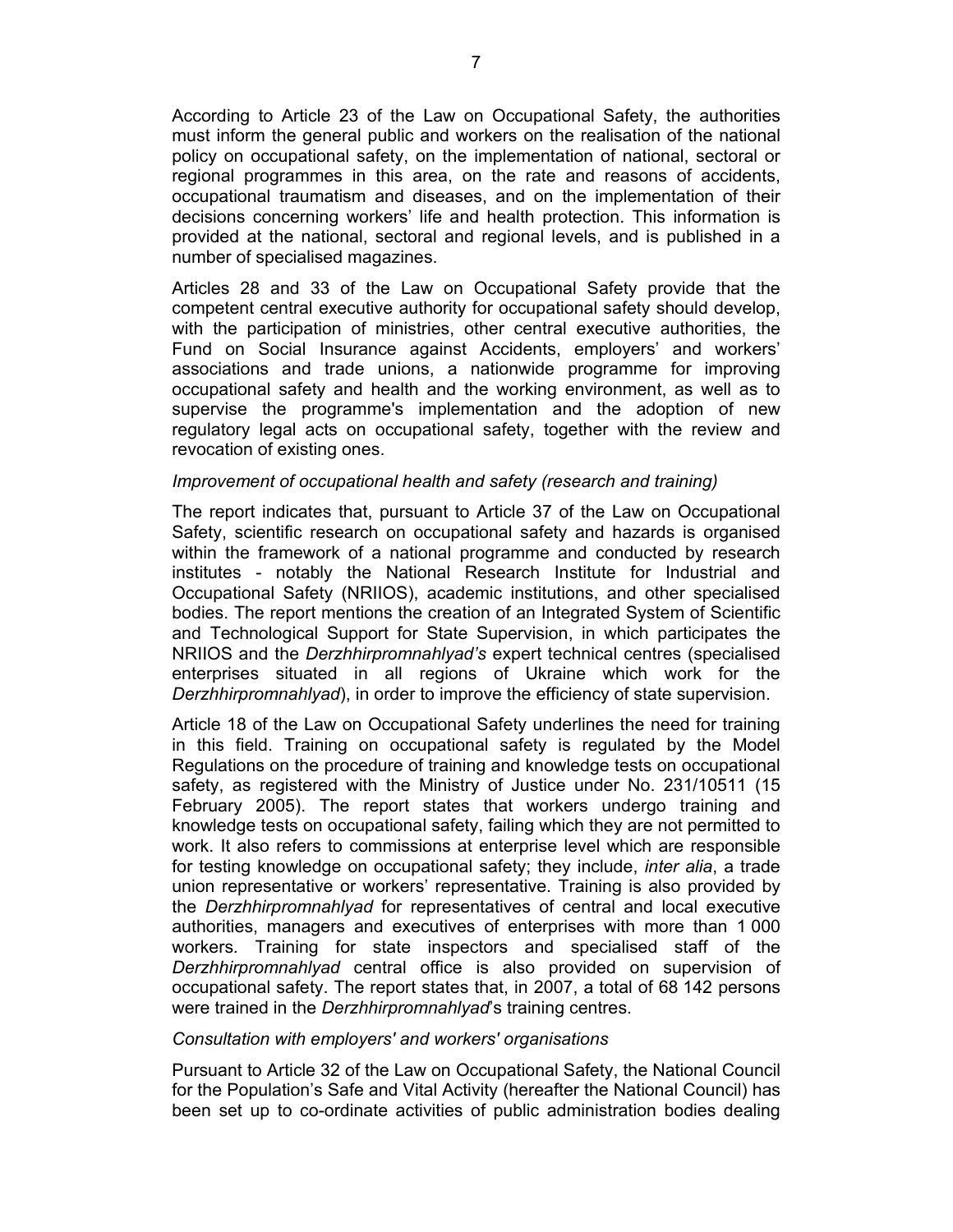with occupational safety. It is chaired by the Vice Prime Minister and is composed, *inter alia*, of the heads of the different state bodies undertaking occupational safety supervision, central executive authorities, scientific and research institutes, and representatives of trade unions and employers. The report specifies that the National Council drafts laws concerning the implementation of the state policy on occupational safety and submits them to the Government Cabinet.

At national and sectoral levels, occupational safety and labour protection are a component of a General Agreement between the Cabinet, employers' and workers' associations and trade unions. The Committee asks for further information on the scope and content of this agreement.

In order to address in a coordinated manner matters within the competence of the *Derzhhirpromnahlyad*, an advisory board, composed of representatives of the central executive authorities, the Trade Unions Federation of Ukraine, the Employers' Confederation of Ukraine, and of other public bodies has been established. The Board is meant to ensure trilateral cooperation between the public authorities, employers and workers with a view to finding ways of improving working conditions and coordinating activities on basic matters of occupational safety and prevention of industrial hazards.

In order to raise the awareness of the general public, central and local executive authorities, economic entities, associations of trade unions, employers and workers, events are organised on the occasion of the Occupational Safety Day held every year.

## *Conclusion*

Pending receipt of the requested information, the Committee concludes that the situation in Ukraine is in conformity with Article 3§1 of the Revised **Charter** 

## **Article 3 - The right to safe and healthy working conditions**

## *Paragraph 2 - Issue of safety and health regulations*

The Committee takes note of the information contained in the report submitted by Ukraine.

## *Content of the regulations on safety and health at work*

The report indicates that Law on Occupational Safety No. 2694-XII of 14 October 1992 contains the basic provisions on the realisation of workers' right to have their life and health protected at work (Article 43 of the Constitution).

According to Article 3 of the Law on Occupational Safety, the legislative framework on occupational safety includes, in addition to the law itself, the Labour Code, Law on Mandatory State Social Insurance against Accidents at Work and Occupational Health that Causes Loss of Working Capacity No. 1105-XIV of 23 September 1999, and ensuing regulations.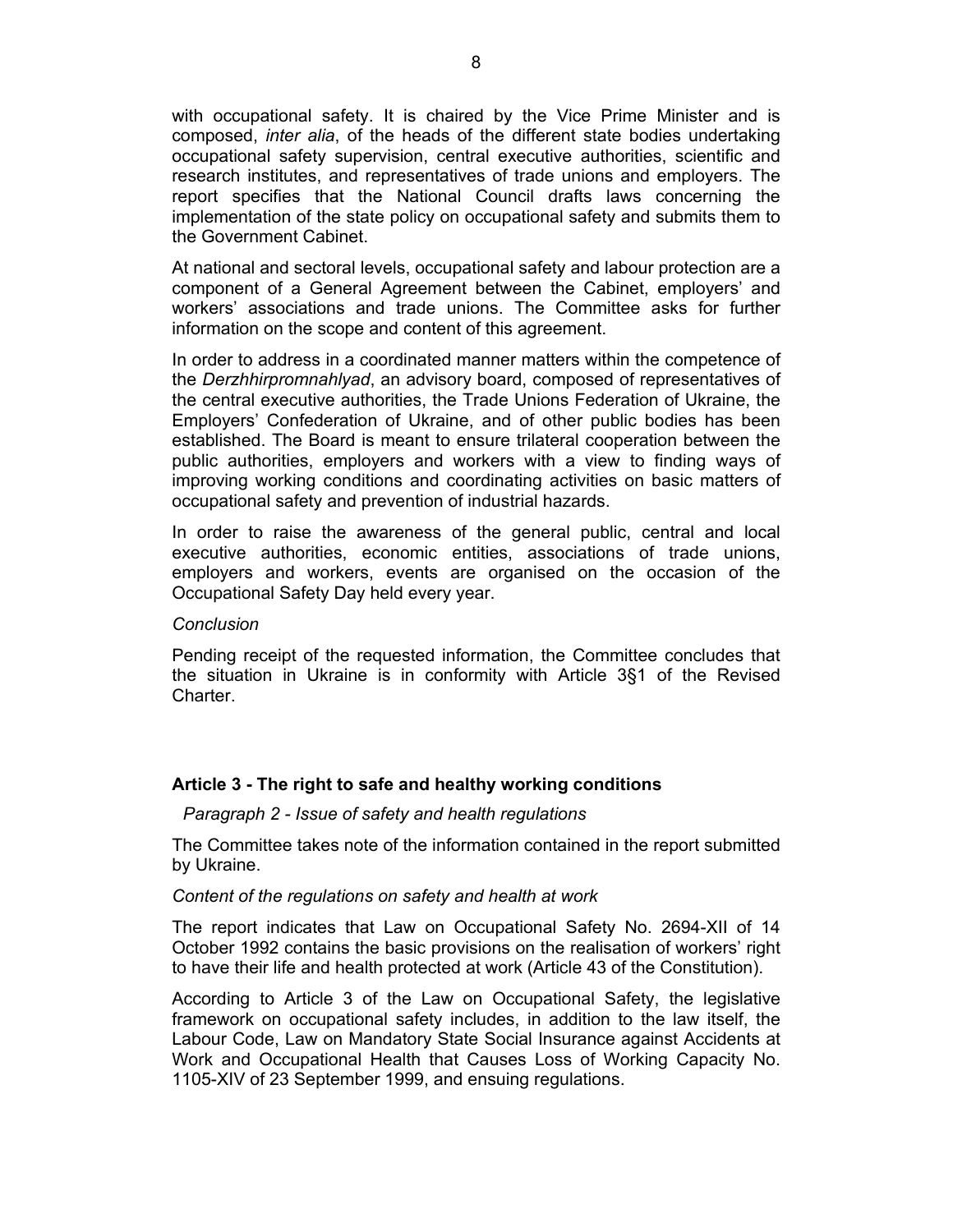Regulations cover a great number of sectors of activity, including agriculture, fishing, coal and peat production, rubber and plastic industry, metallurgy, conservation of mineral resources. The Committee first asks whether the sectors concerned cover the great majority of workers and whether it is foreseen that regulations apply to all sectors. It also asks that more information be provided on the levels of prevention and protection offered by the Law on Occupational Safety and other relevant instruments. Finally, it asks more details on the "Nationwide Programme for Adapting Ukrainian Legislation to the European Union Legislation", as approved by Law No. 1629-IV of 18 March 2004, insofar as occupational health and safety are concerned.

The Committee notes that Article 21 of the Law on Occupational Safety stipulates that occupational safety requirements must be taken into account in the design of production facilities, the development of new technologies or means of production. Furthermore, the construction of production facilities is not allowed without prior expert assessment of compliance with occupational safety requirements. Imported manufacturing processes, machines, equipment, means of transport, chemical substances and unsafe products may be used only once their compliance with occupational regulations has been assessed.

## *Protection against dangerous agents and substances*

The use of dangerous substances in production processes is not allowed without prior assessment of their compliance with health regulation and state registration.

The Committee notes that within the framework of the aforementioned Nationwide Programme for Adapting Ukrainian Legislation to the European Union Legislation the preparation of a regulation on requirements for employers to protect workers against the harmful impact of chemical substances is planned, and that the objective is to bring Ukrainian legislation in line with EU Directive 98/24/EC on the protection of the health and safety of workers from risks related to chemical agents at work, as well as Directives 2000/39/EC and 91/322/EEC establishing lists of indicative exposure limit values of harmful chemical substances at work.

## *Protection of workers against asbestos*

The report describes how state supervision of enterprises using asbestos is organised. Two regulatory acts are mentioned: (i) Cabinet of Ministers Resolution No. 1631 of 15 October 2003 concerning the requirement of an enterprise having obtained authorisation from the central executive authority on occupational safety (*Derzhhirpromnahlyad*) to start (or continue) increasedhazard work or operate increased-hazard facilities, machines, and equipment, and (ii) Regulatory Legal Act on Occupational Safety (NPAOP) 26.15-1.01-82 concerning safety and industrial health standards in the asbestos cement industry. The Committee however asks for information on the application of relevant international standards (such as the ILO Convention on Asbestos, C162).

## *Protection of workers against ionising radiation*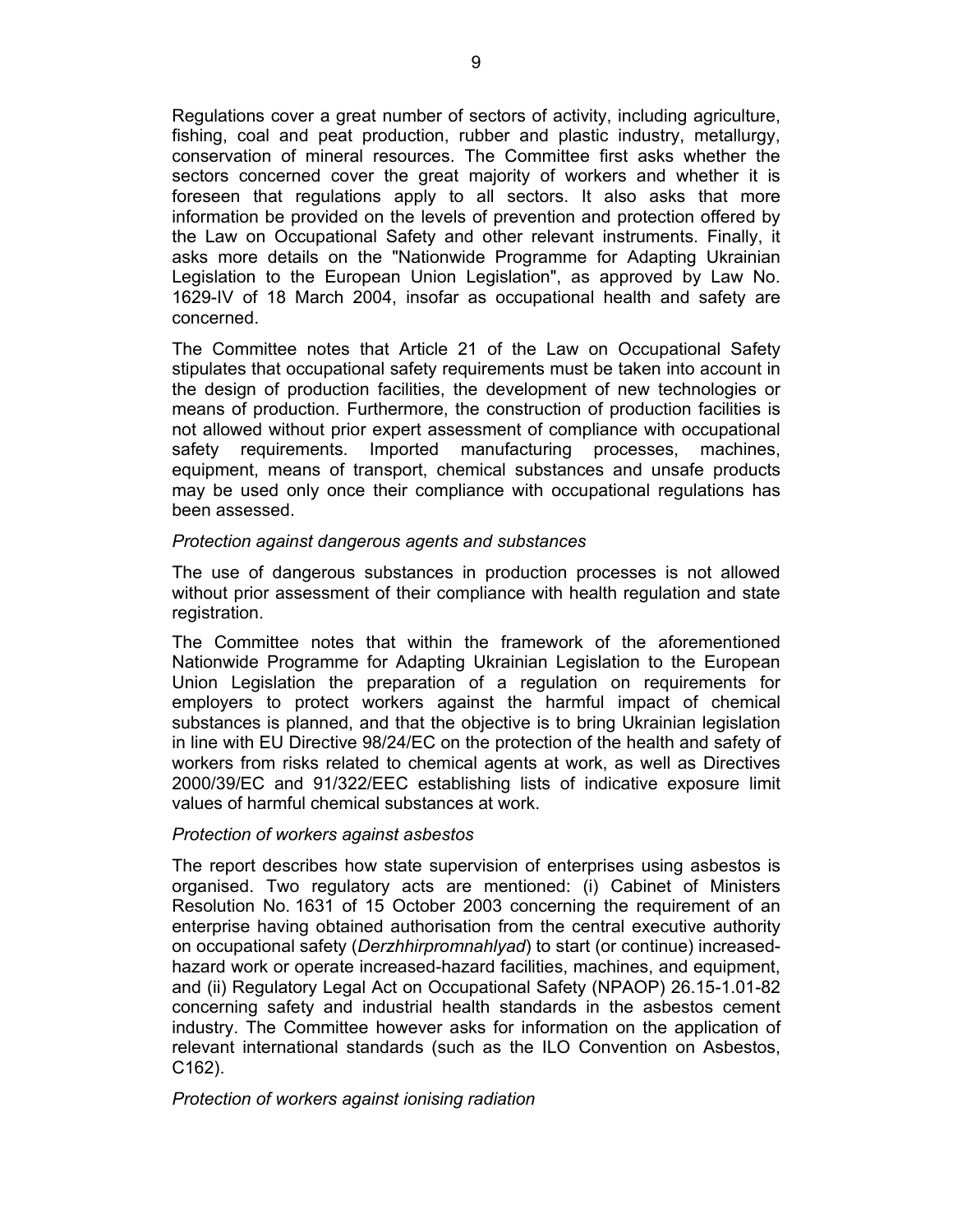The report provides no information on this aspect. The Committee therefore asks that the next report specifies how workers are protected against ionising radiation.

## *Protection of temporary workers*

The report specifies that the Law on Occupational Safety applies equally to temporary workers and workers on fixed-term contracts. Given the specificity of their employment situation, which is by nature limited in time, the Committee asks for further information on the medical supervision of such workers, especially in high-risk sectors (e.g. mining, construction sectors), and on whether they are entitled to representation at work.

# *Personal scope of the regulations*

The report indicates that the Law on Occupational Safety applies to all workers, including the self-employed. The Committee asks for confirmation that relevant occupational safety and health legislation applies to all selfemployed workers, home workers and domestic workers.

## *Consultation with employers' and workers' organisations*

The Committee has already noted under Article 3§1 the existence of the National Council for the Population's Safe and Vital Activity (hereafter the National Council) which has been established on the basis of Article 32 of the Law on Occupational Safety and aims at co-ordinating the activities of public administration bodies dealing with occupational safety. It is composed of the heads of the different state bodies undertaking occupational safety supervision, central executive authorities, the Fund of Social Insurance against Accidents at Work and Occupational Diseases, the Pension Fund, scientific and research institutes, and representatives of trade unions and employers. The National Council, *inter alia*, submits proposals for the improvement of the occupational safety system to the Government Cabinet for consideration.

## *Conclusion*

Pending receipt of the requested information, the Committee defers its conclusion.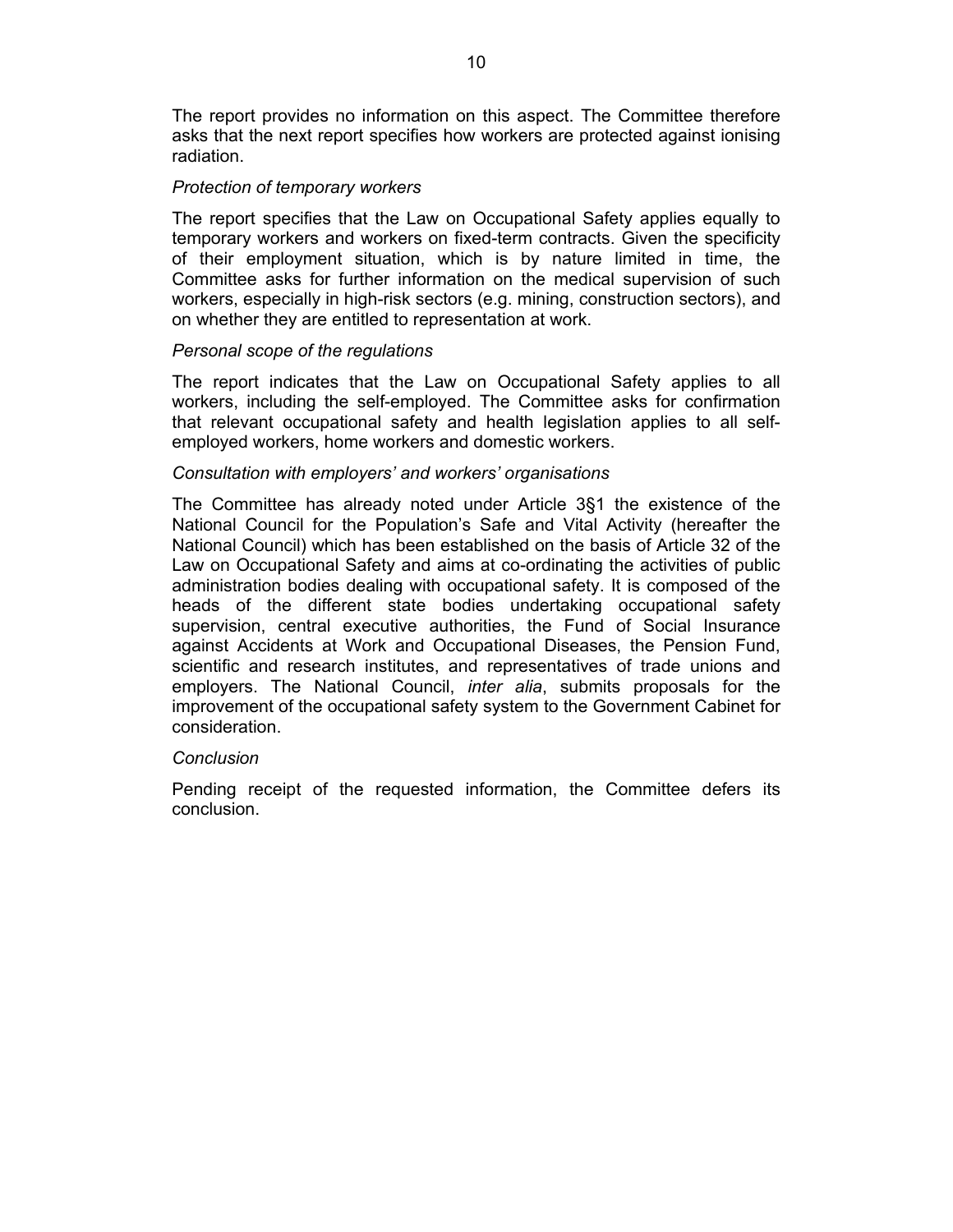# **Article 3 - The right to safe and healthy working conditions**

*Paragraph 3 - Provision for the enforcement of safety and health regulations by measures of supervision* 

The Committee takes note of the information contained in the report submitted by Ukraine.

## *Occupational accidents and diseases*

The report indicates a total of 18 192 persons injured at work in 2007, out of a workforce of 16 790 621. According to the chart included in the report, this number has been decreasing uninterruptedly over the last decade, the figures being 64 775 in 1996. The number of fatal cases mentioned in the report reached 1 176 in 2007, showing a slight increase from that of 2006. However, the chart shows a significant decrease over the last ten years, with 1 900 fatal cases in 1996.

The Committee notes that frequency of occupational accidents (number of persons injured compared to the workforce), including fatal accidents, is far higher in the coal industry than in other sectors of the economy. The Committee examines the special state supervision framework in this sector under 'activities of the labour inspectorate'.

The report did not provide any information regarding occupational diseases. The Committee asks that figures be provided on occupational diseases in the next report.

## *Activities of the labour inspectorate*

According to Article 38 of the Law on Occupational Safety, supervision of compliance with legislation on occupational safety is undertaken mainly by the State Committee of Ukraine for Industrial Safety, Occupational Safety, State Mining Supervision and State Regulation of Safe Handling of Industrial Explosive Material (hereafter, *Derzhhirpromanhlyad*). Three other specialised bodies are also responsible for state supervision in several specific fields: the State Committee for Nuclear Regulation (answerable to the Government Cabinet), the State Department for Fire Safety (a governmental body within the Ministry for Emergencies and Protection of the Population against the Chernobyl Accident Consequences), and the State Sanitary and Epidemiological Service. The latter operates under the Ministry of Health and controls compliance with sanitary legislation, and conducts assessments of risks to health and life. Their activities are governed by the Law on Occupational Safety No. 2694-XII of 14 October 1992, the Law on Usage of Nuclear Energy and Radiation Safety No. 39/95-VR of 8 February 1995, the Law on Securing the Population's Sanitary and Epidemiological Well-being No. 4004-XII of 24 February 1994, as well as other regulations approved by the President and the Government Cabinet. In addition, a central authority answerable to the Ministry of Labour and Social Policy is responsible for controlling the compliance of certification of workplaces with the relevant occupational safety legislation.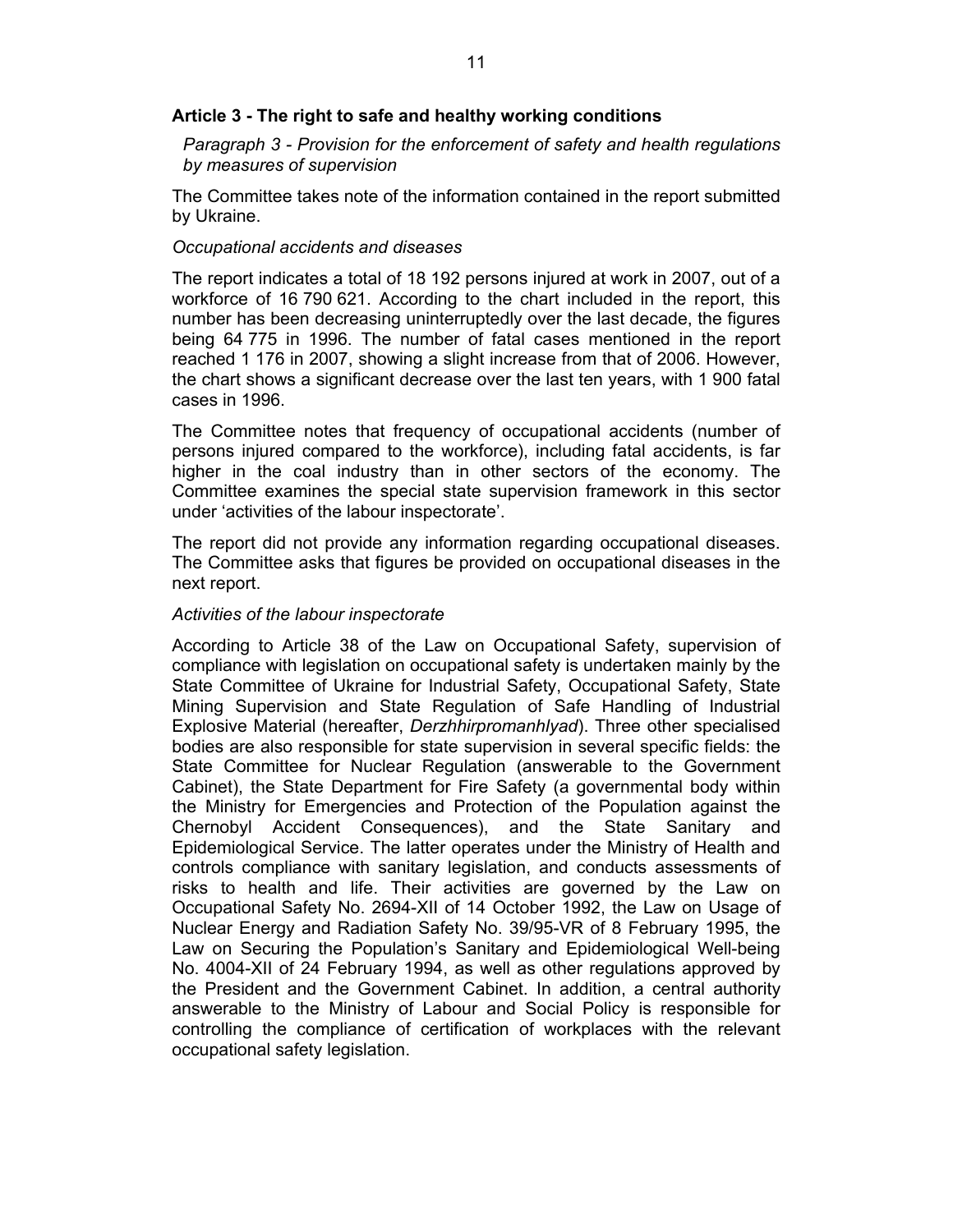The Committee asks for more information on the supervision carried out by the State Committee for Nuclear Regulation, the State Department for Fire Safety, and the State Sanitary Epidemiological Service.

The Committee further notes that, pursuant to Article 41 of the Law on Occupational Safety, trade unions and associations exercise public control on the compliance with occupational safety legislation, the provision of safe working conditions, adequate production and sanitary conditions, provision of protective clothes. In case of danger to the life of workers, trade unions or workers' representative have the right to require the employer to stop work immediately until the threat to life is remedied. Article 20 of the Law on Occupational Safety provides that matters of occupational safety are to be included in collective agreements concluded between the employer or their representatives and the workers' trade unions or representatives.

The report indicates that state supervision by the *Derzhhirpromanhlyad* is exercised in accordance with the Law on the Basic Principles of State Supervision (Control) in Economic Activities No. 877-V of 5 April 2007 or the International Labour Organisation Convention No. 81 on Labour Inspection in Industry and Commerce ratified by Ukraine in 2004. The main functions of the *Derzhhirpromanhlyad* are (i) to exercise state supervision over industrial safety and occupational safety, including the mining sector, the conservation of mineral resources and industrial explosive materials, (ii) to investigate accidents and injuries at work, analyse reasons for their occurence and make proposals to prevent them, and (iii) to carry out technical investigation into the circumstances surrounding accidents related, for example, to gas. Officials of the *Derzhhirpromanhlyad* are empowered to:

- visit, without hindrance, enterprises which are to be inspected,
- obtain from the employer or executives written or oral explanations, conclusions of expert examinations or audits, reports on preventive activities, reasons for breaches of law and measures taken to eliminate them;
- issue binding orders on the elimination of any breach or shortcoming regarding occupational safety, conservation of mineral resources, and the safe operation of highly dangerous facilities,
- prohibit, stop or restrict activities of enterprises, for example in certain workplaces, buildings, facilities, premises, or the use of certain equipment, means of transport and production, or new hazardous substances, and suspend authorisations and licences, until any breach endangering the lives of workers has been eliminated;
- hold workers administratively liable when they have breached occupation safety legislation;
- submit information to the prosecutor's office with a view to establishing that an enterprise's executives lack competence in the field of occupational safety.

The Committee asks for more information to be provided regarding the conditions for bringing a case to the prosecutor's office, and the following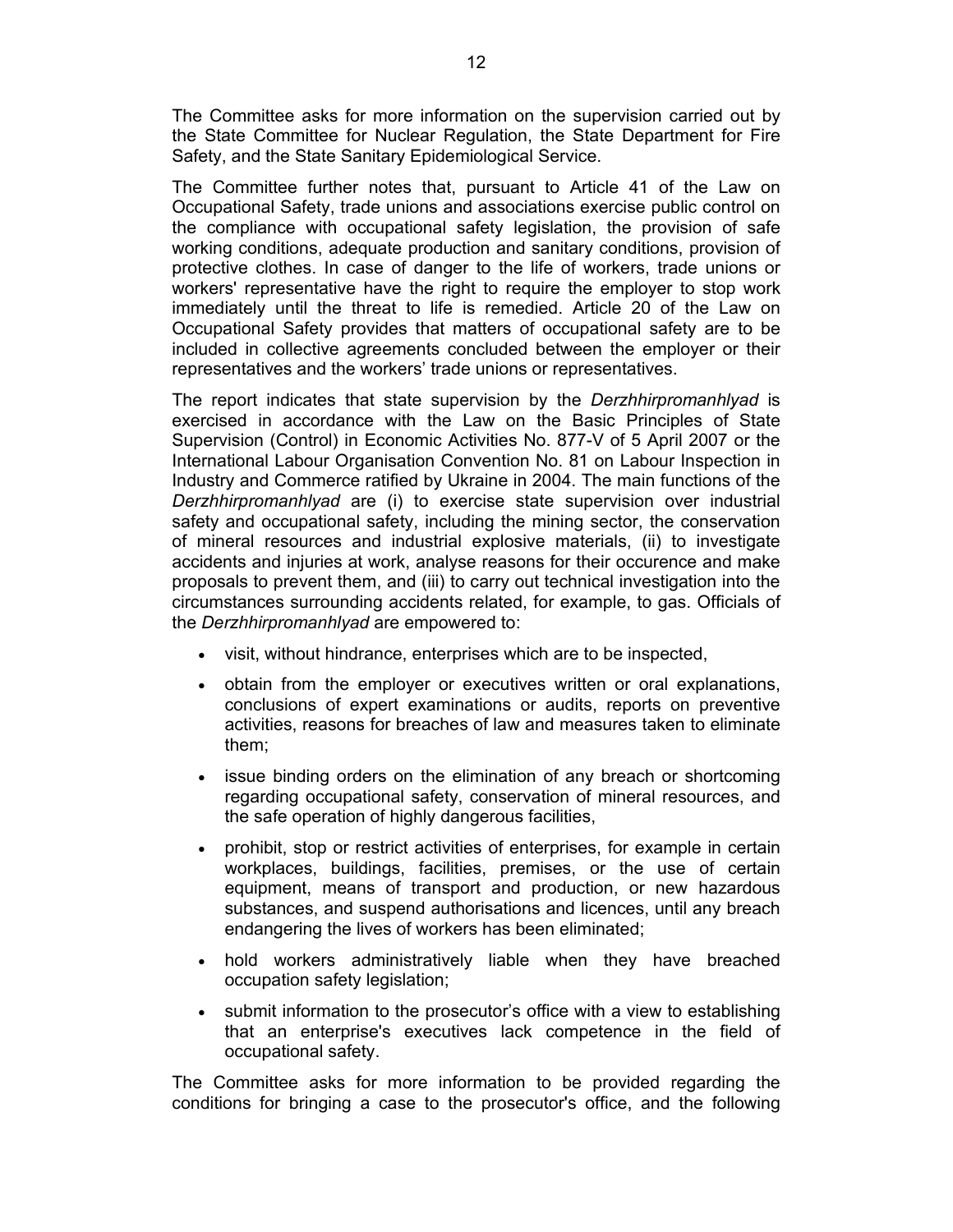procedure and sanctions. Given the number of fines imposed on workers, and their sharp increase in recent years (as reflected in the report), the Committee also wishes to have further information on circumstances in which workers may be held responsible of a breach of safety legislation and what fines are incurred.

The report specifies that the *Derzhhirpromnahlyad* has developed a methodology to harmonise the management of state supervision in all sectors: Regulations on the procedure of state supervision (Order No. 92 of 30 March 2004) and methodological recommendations on state supervision over safe conditions of work in enterprises of relevant economic sectors have been drawn up to assist not only labour inspectors in their monitoring work, but also employers in conducting internal assessments of occupational safety in their enterprise as well as workers in having their employer provide a safe working environment.

In sectors where the proportion of occupational accidents is the highest, the *Derzhhirpromnahlyad* may periodically introduce a local special regime of state supervision that assumes daily and hourly supervision. Insofar as the mining sector is concerned, a national policy specifically aimed at improving occupational safety in the mining industry has been developed. In order to ensure its implementation, six specialised inspectorates have been set up in six *oblasts* (provinces), with 331 inspectors to monitor 1 100 enterprises employing 392 400 workers. The *Derzhhirpromnahlyad* has revised its supervision methods and the most hazardous mines have been assigned two to three inspectors each, making it possible to ensure regular monitoring of the most dangerous activities. The Committee considers that it is not clear from the report whether state inspection is carried out in all enterprises of the mining sector and therefore seeks clarification in this respect.

The Committee notes that 2007 was declared Year for the Fight against the Hiding of Accidents at Work by the Trade Union Federation, as a result of which the *Derzhhirpromanhlyad* paid special attention to this in its regular inspections and identified 155 such cases in violation of the Procedure for investigation and registration of accidents at work, occupational diseases, and breakdowns in production, as approved by Cabinet Resolution No. 1112 of 25 August 2004.

According to the description given in the report, state supervision is undertaken by 26 territorial directorates and 114 inspectorates. The total number of staff involved is 2 900, with 115 staff members in the central office and 2 785 in the territorial directorates. In 2007 the number of supervised enterprises was 744 364 and the total workforce was 16 774 574. In 2007, 2 374 comprehensive inspections, 62 targeted inspections, and more than 214 000 operational surveys were carried out by the *Derzhhirpromanhlyad*. According to the report, in 2007, work was suspended on 258 000 occasions. The number of fines imposed on workers, was more than 106 000, including 25 000 imposed on managers. The Committee asks for clarification about the different types of inspections to which the report refers and notably their remit, the proportion of workers covered by the inspections undertaken, and the reasons for such a high number of fines imposed on workers.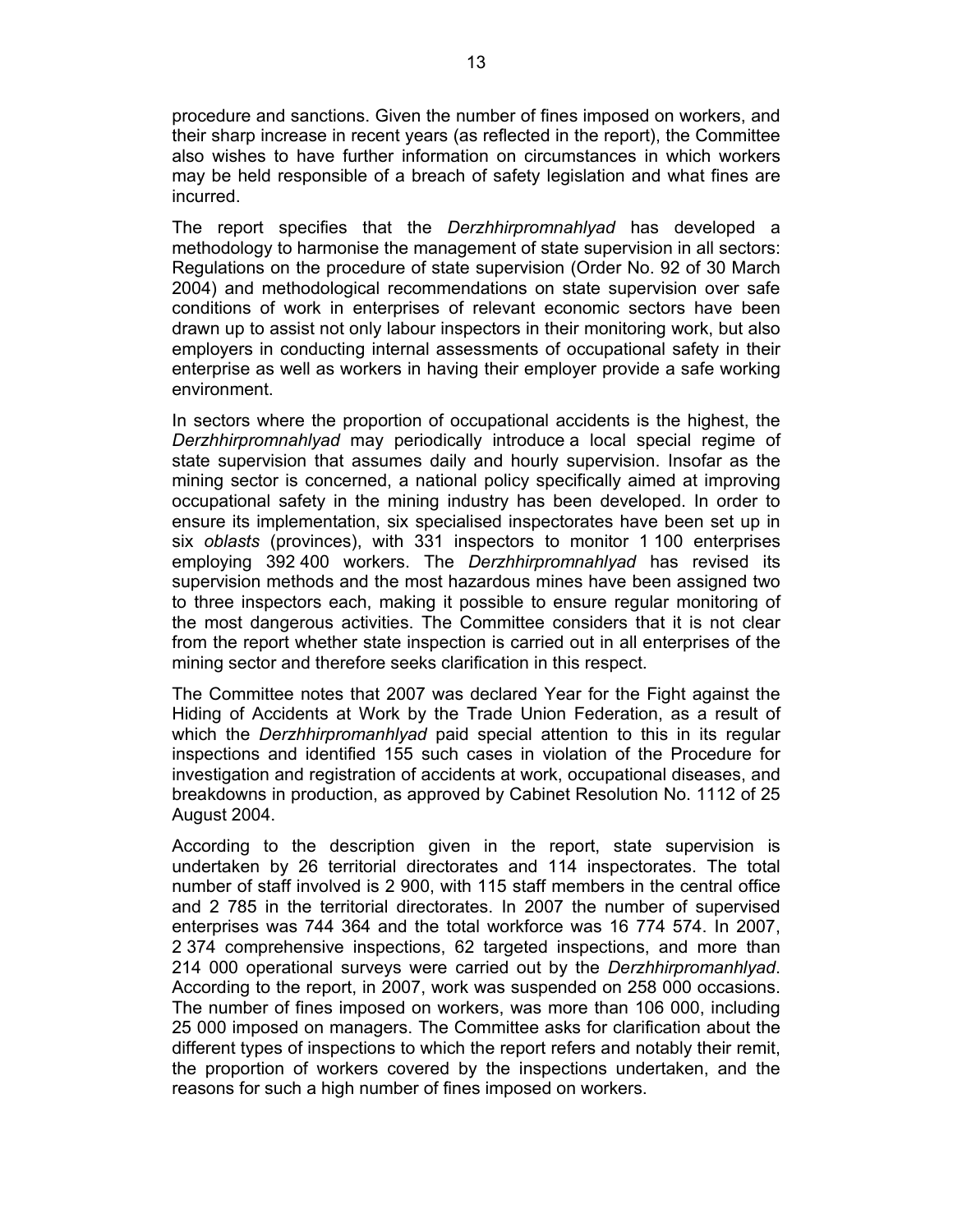# *Conclusion*

Pending receipt of the requested information the Committee defers its conclusion.

# **Article 3 - The right to safe and healthy working conditions**

# *Paragraph 4 - Occupational health services*

The Committee takes note of the information contained in the report submitted by Ukraine.

The report refers to Article 15 of the Law on Occupational Safety which governs the establishment of occupational safety services in enterprises. In enterprises with a workforce of 50 or more, employers must set up an occupational safety service. They must develop and approve its regulations in accordance with the Model Regulations approved by the State Committee of Ukraine for Industrial Safety, Occupational Safety, State Mining Supervision and State Regulation of Safe Handling of Industrial Explosive Material (hereafter, *Derzhhirpromanhlyad*) (Order No. 255, 15 November 2004).

When an enterprise has less than 50 workers, the functions of such occupational safety services can be undertaken by trained staff members, in addition to their normal duties. In smaller enterprises of less than 20 workers, external specialists can carry out these functions. In addition, the *Derzhhirpromanhlyad* has issued recommendations concerning the functioning of occupation safety services.

The main tasks of occupational safety services include: elaborating an efficient occupational safety management system; managing the implementation of preventive activities aimed at removing harmful and hazardous production factors, preventing accidents at work, occupational diseases and other threats on workers' life or health; promoting the introduction of technological improvements in working processes; supervision workers' compliance with occupational safety legislation and regulations; informing staff members on occupational health matters.

In order to achieve these goals, occupational safety services will, *inter alia*,

- develop action plans aiming at improving working conditions and preventing occupational accidents,
- keep record of and analyse the reasons for occupational traumatism, diseases and accidents,
- compiling lists of professions and positions defining which workers must undergo mandatory preliminary and periodic medical examinations,
- provide guidance and information to workers on occupational safety legislation and regulations,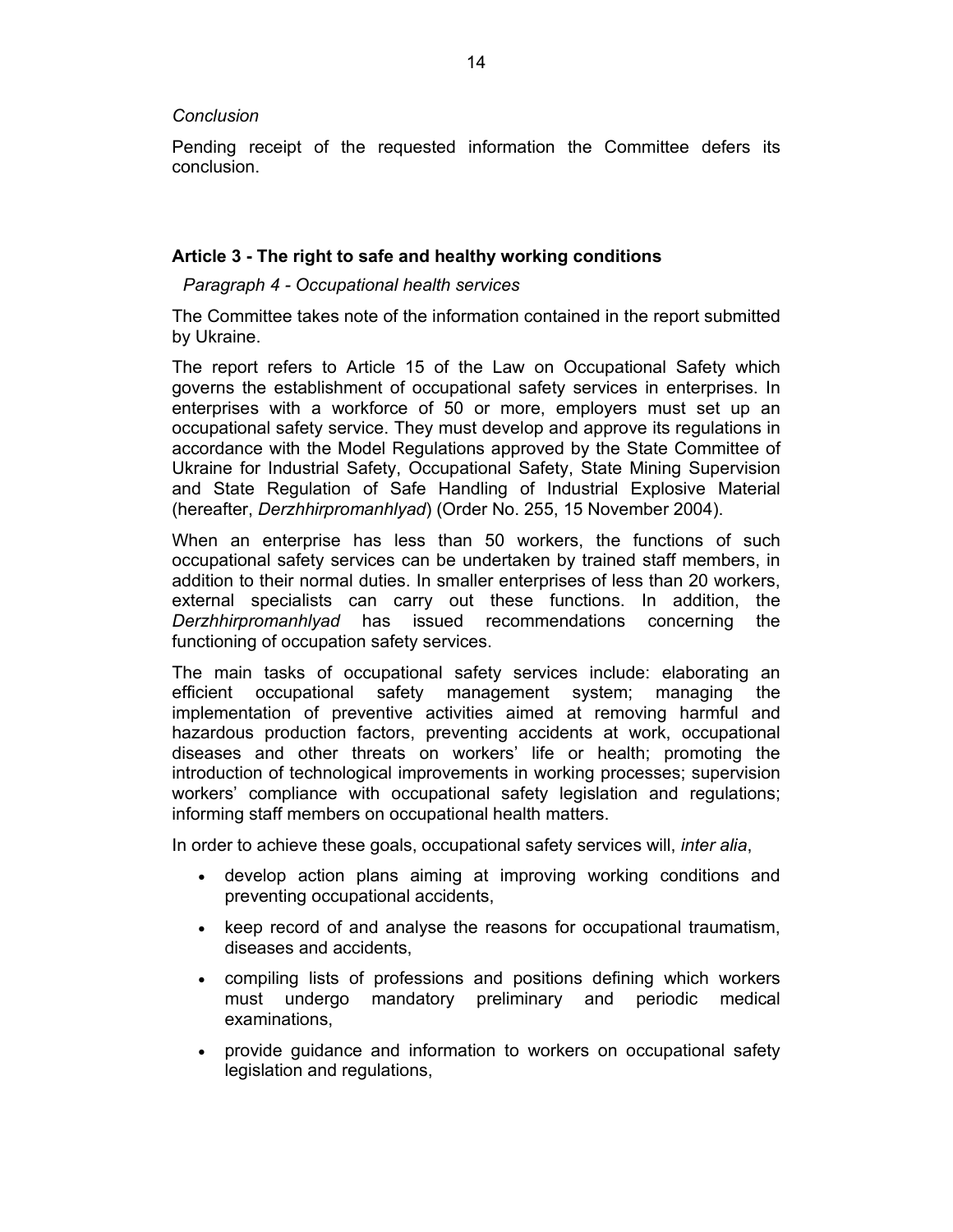- conduct, with the assistance of trade union representatives, inspections of workers' compliance with the occupational safety legislation and regulations,
- conduct thematic training,
- set up a library gathering relevant legal texts and other relevant documents.

The aforementioned recommendations of the *Derzhhirpromanhlyad* also serve as a reference for the establishment of sectoral safety offices designed to provide specific assistance to enterprises of a certain sector further to a decision of the competent ministry, other central authorities, or a group of enterprises. There may also be regional occupational safety offices, which specialise in a particular type of activity in the region in question or focuse on certain priority areas of activity.

The Committee notes that the occupational safety services mentioned in the report are not specialised in occupational health matters but cover more broadly safety at work. While some preventive measures foreseen as part of the activities of these services meet the requirements of Article 3§4, the Committee underlines the importance of the medical monitoring of all workers. It therefore asks the next report to provide further information on this aspect. It also asks for the next report to indicate the proportion of enterprises which have established occupational safety services.

## *Conclusion*

Pending receipt of the requested information, the Committee defers its conclusion.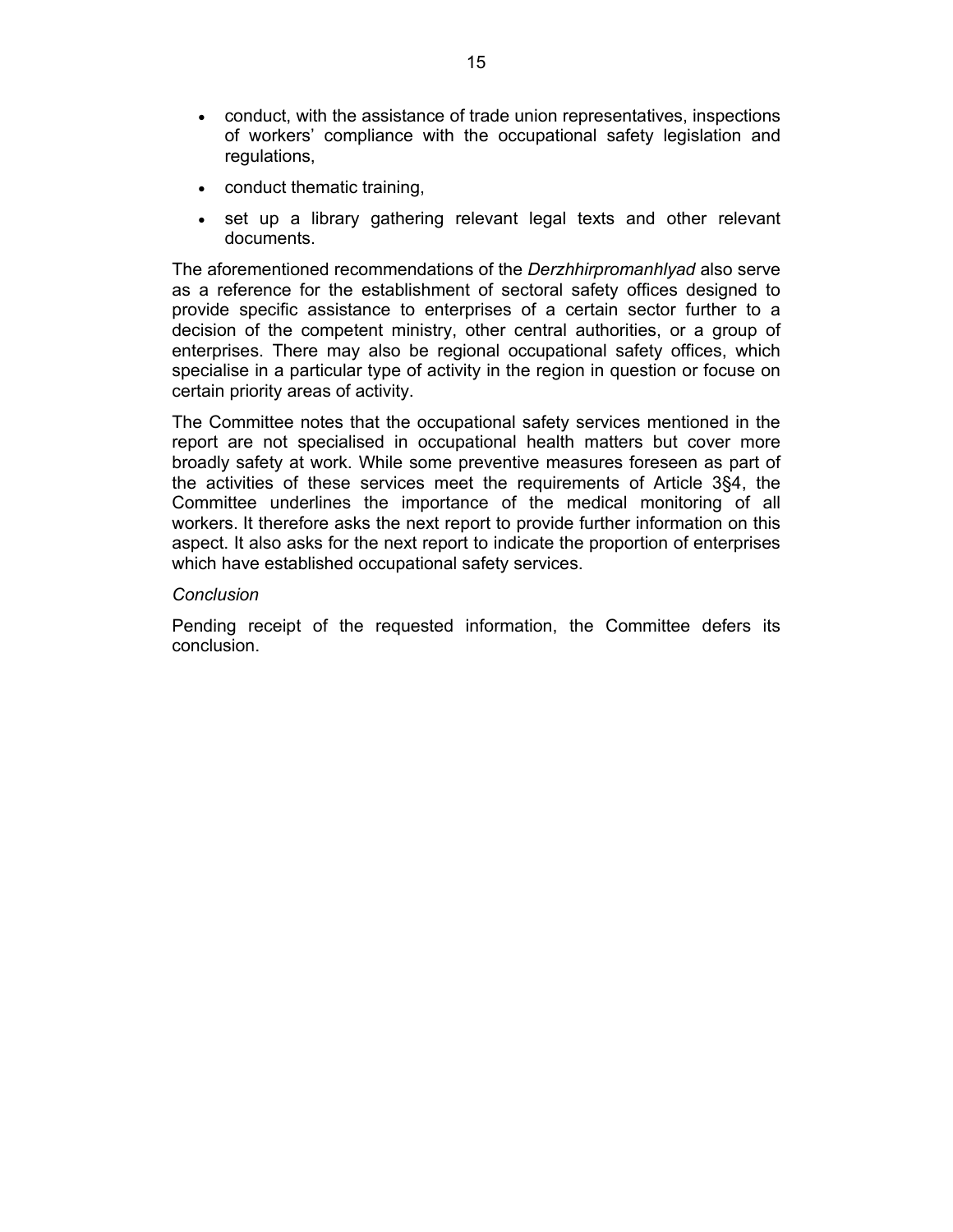# **Article 11 - The right to protection of health**

## *Paragraph 1 - Removal of the causes of ill-health*

The Committee takes note of the information contained in the report submitted by Ukraine.

## *State of health of the population – General indicators*

The right to protection of health, medical care and medical insurance is guaranteed to every citizen by Article 49 of the Constitution. The Committee refers to the report for a detailed list of legal texts covering health protection, including the Act on the Basics of Ukrainian Legislation on Health Care. Under section 2 of this Act, if an international treaty to which Ukraine is a party contains rules other than those provided for in Ukrainian health care legislation, the rules of the treaty apply.

Under Article 11§1 of the Charter, health systems must respond appropriately to avoidable health risks, i.e. ones that can be controlled by human action, and states must guarantee the best possible results in line with the available knowledge (Conclusions XV-2, Denmark).

To comply with Article 11§1, the main indicators of a country's state of health must reflect an improvement and not be too significantly below the average for all European countries (Conclusions 2005, Lithuania), or between urban and rural areas or between regions.

## *Life expectancy and principal causes of death*

Average life expectancy at birth in 2006 was 61 for men and 73 for women, decreasing since 1990 (65 for men and 74 for women) $1$  (the EU 27 average in 2004 was  $75,2$  for men and 81,5 for women<sup>2</sup>). The Committee, noting that the situation in Ukraine falls significantly behind that in other European countries with regard to life expectancy and that the situation has even deteriorated since 1990, asks whether this situation is linked with the Chernobyl nuclear accident of which Ukraine was a victim.

The Committee asks the next report to include the mortality rate per 1 000 inhabitants based on the method of calculation used by Eurostat (the EU 27 average in 2006 was 6,48 per 1 000 inhabitants<sup>3</sup>). According to the report, the main causes of death are cardio- and cerebrovascular diseases (64% of deaths are caused by blood circulation diseases), cancer, HIV/AIDS and tuberculosis. With regard to deaths caused by tuberculosis, the Committee notes that there is a major disparity in this respect between the situation in Ukraine and that of other European countries (13 deaths per 100 000 inhabitants in 2006<sup>4</sup>). It is planned to set up special co-ordination centres to combat all these diseases. A specific programme has been launched to combat tuberculosis (under Act No. 648-V of 8 February 2007). The Committee asks the next report to contain an overview of measures taken to combat these various causes of mortality.

The Committee requests also that the next report contain up-to-date information, distinguishing between urban and rural areas.

## *Infant and maternal mortality*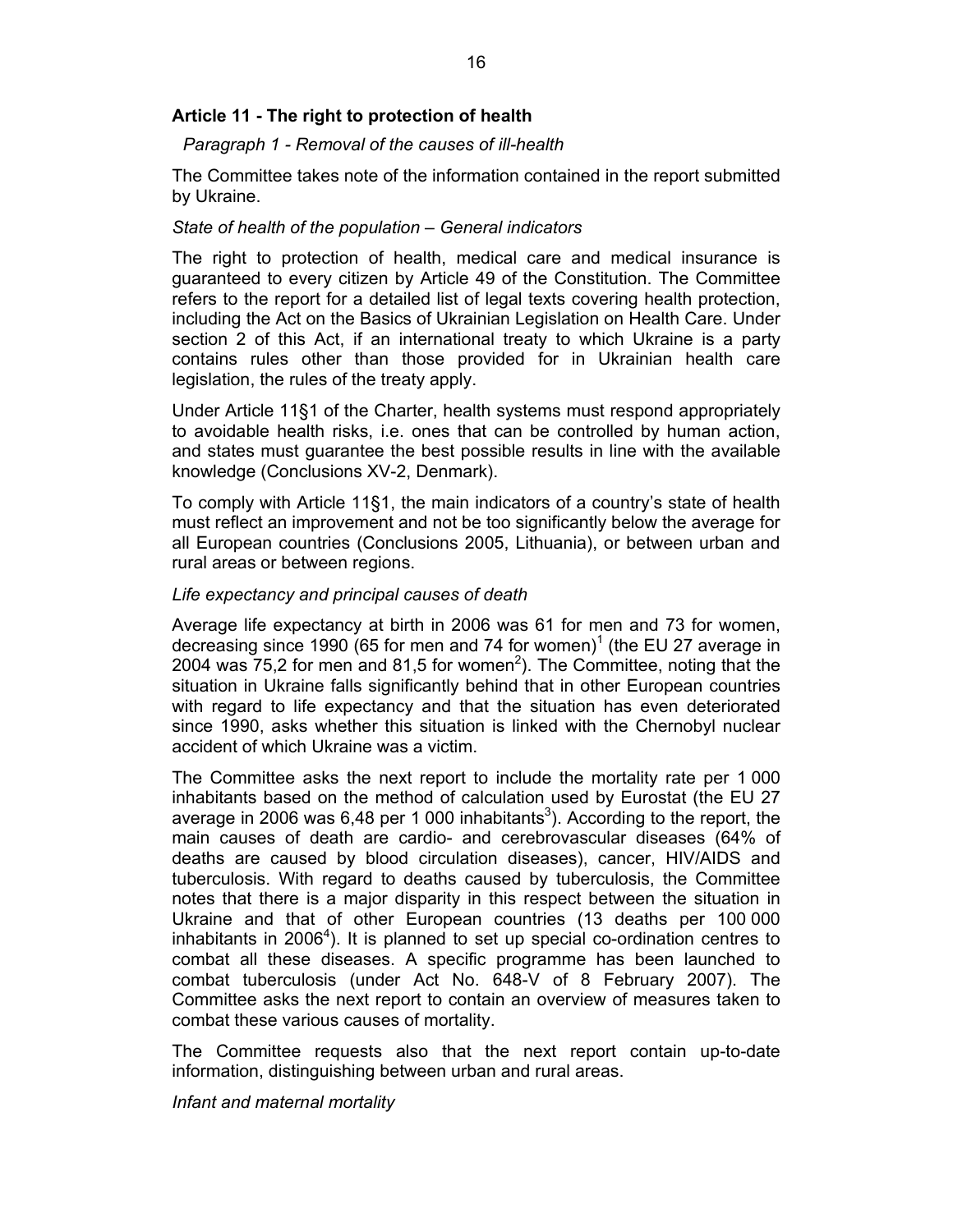Infant and maternal mortality are an avoidable risk which states must deal with if they are to comply with Article 11§1 of the Charter (Conclusions 2005, Moldova). Consequently, indicators related to infant mortality and maternal mortality should be as close as possible to zero (Conclusions 2005, Lithuania), particularly in highly developed health care systems (Conclusions 2003, France).

The infant mortality rate amounted in 2006 to 20 deaths per 1 000 live births<sup>5</sup>, which is one of the highest in Europe (the EU 27 rate in 2006 was 4,7 per 1 000<sup>6</sup>). The Committee asks for information in the next report on the main causes of infant mortality.

As concerns the maternal mortality rate, the Committee notes that it amounted to 18 deaths per 100 000 live births in 2005<sup>7</sup>, which is an equivalent rate to that of other European countries. The Committee asks for information in the next report on the main causes of maternal mortality.

The Committee requests that the next report contain precise data, distinguishing between urban and rural areas.

The Committee finds that infant mortality is too high and invites the Government to provide all the information in its possession on the policy to combat infant and maternal mortality.

#### *Health care system*

## *Access to health care*

The health care system must be accessible to everyone (Conclusions 2007, Albania). Restrictions on the application of Article 11 may not be interpreted in such a way as to impede disadvantaged groups' exercise of their right to health. This interpretation is the logical consequence of the non-discrimination provision in Article E of the Charter, in conjunction with the substantive rights of the Charter (Conclusions XVII-2 and 2005, Statement of interpretation on Article 11). The Committee has pointed out that this approach calls for a strict interpretation of the way the personal scope of the Charter is applied as regards Article 11 on the right to protection of health, particularly with its first paragraph on access to health care (Conclusions 2007, Albania).

Presidential Decree No. 1694/2004 of 6 December 2005 sets out various measures for the reform of the public health system, to be introduced urgently so as to improve the quality of and access to medical assistance, particularly in rural areas, to create the conditions to guarantee health care for children and mothers and to combat the diseases causing the largest number of deaths. An ambitious National Plan for the Development of the Health Care System was adopted in June 2007 following the Presidential Decree, for a period up to 2010. Its aim is to increase the quality and accessibility of medical services, particularly through improved use of the resources available, better management of the sector, optimisation of the network of state, oblast and municipal health care institutions, improved training and wage conditions for health care professionals and renovation of medical equipment. The Committee refers to the report for a more detailed description of the measures adopted. It asks the next report to describe progress on the reform programme.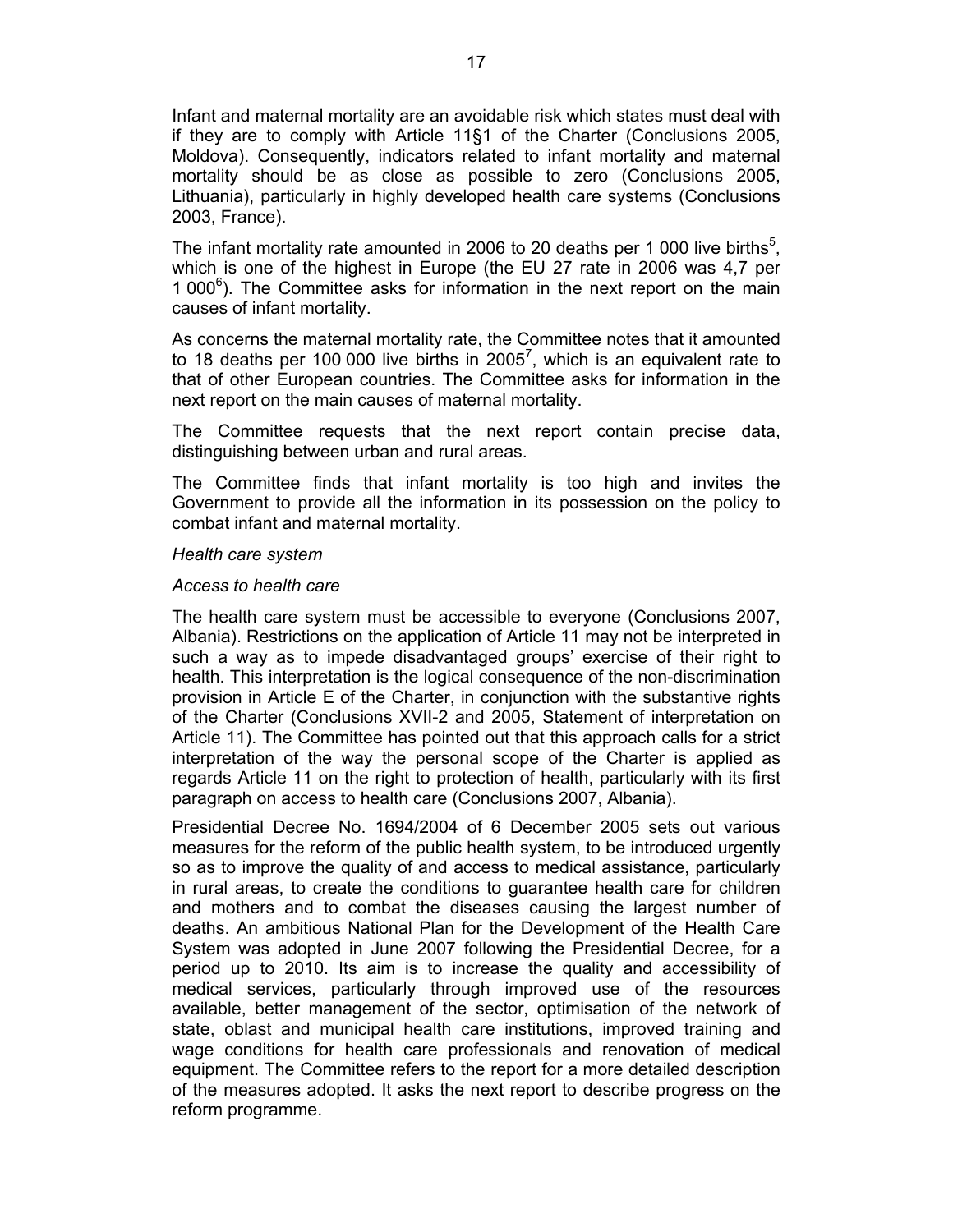According to the report, measures were taken that catered specifically for mothers and children, such as the construction of specialised hospitals (to treat children with heart problems and children suffering from AIDS), a National Children's Oncology Programme for 2006-2010 and the renovation of certain specialist tuberculosis departments for children.

Noting that both the Constitution and the Act on the Basics of Ukrainian Legislation on Health Care refer solely to Ukrainian citizens, the Committee asks if access to health care is guaranteed equally to all foreign nationals residing and working lawfully in Ukraine.

The right of access to health care requires that the cost of health care should be borne, at least in part, by the community as a whole (Conclusions I, Statement of Interpretation on Article 11; Conclusions XV-2, Cyprus). This also requires that the cost of health care must not represent an excessively heavy burden for the individual. Steps must therefore be taken to reduce the financial burden on patients, in particular those from the most disadvantaged sections of the community (Conclusions XVII-2, Portugal). The Committee reiterates that it will examine the conformity of the situation in the light of Parliamentary Assembly Recommendation 1626 (2003) on "the reform of health care systems in Europe: reconciling equity, quality and efficiency", which invites member states to take as their main criterion for judging the success of health system reforms effective access to health care for all, without discrimination, as a basic human right (Conclusions XVII-2 and 2005, Statement of Interpretation on Article 11). The Committee asks for up-to-date information on the situation in law and in practice including detailed facts and figures, on access to health care for disadvantaged persons.

The right of access to health care also requires that arrangements for access to care must not lead to unnecessary delays in its provision. The management of waiting lists and waiting times in health care are considered in the light of Committee of Ministers Recommendation (99)21 "on criteria for the management of waiting lists and waiting times in health care" (Conclusions 2007, Albania). The Committee asks for information about the management of waiting lists and waiting times in health care.

The state health care budget in 2006 represented  $7\%$  of GDP<sup>8</sup>, which is an equivalent rate to that in other European countries. According to the report, the health care budget increased from 5.4 billion Hryvnia (UAH) (about  $\epsilon$  0.81 billion) in 2001 to UAH 12.4 billion (about  $\epsilon$  1.86 billion) in 2005, UAH 16.9 billion (about € 2.53 billion) in 2006 and UAH 23.1 billion (about € 3.23 billion) in 2007.

## *Health care professionals and facilities*

The right of access to health care requires that the number of health care professionals and equipment must be adequate (Conclusions 2007, Albania).

There were 8.7 hospital beds per 1 000 inhabitants in 2006 $^9$  (the average number of hospital beds in Europe (EU 27) was 5,90 per 1 000 inhabitants in  $2005^{10}$ ).

The Committee asks for the next report to include the ratio of beds in psychiatric hospitals per 1 000 inhabitants (the average number of beds in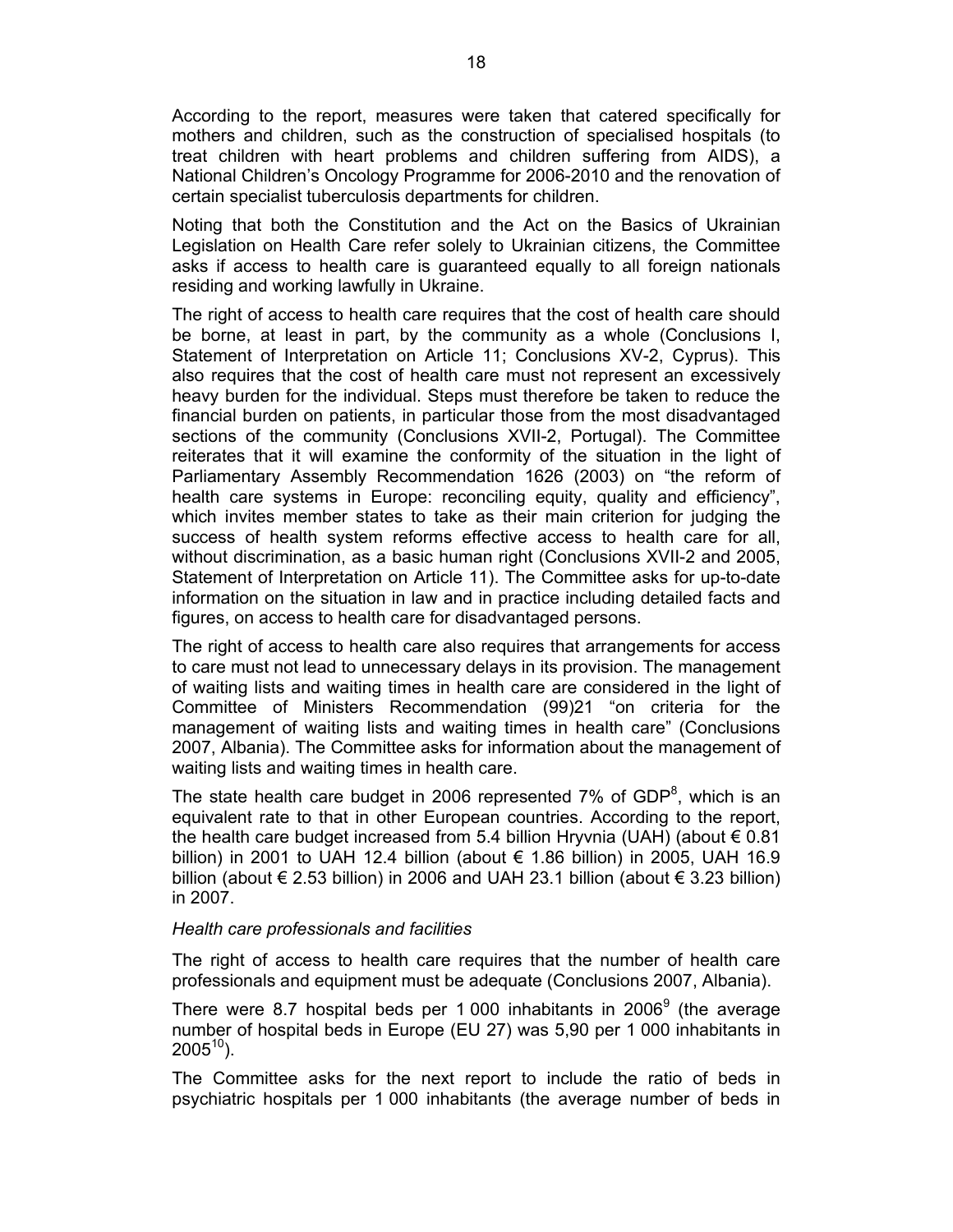psychiatric hospitals in Europe (EU 27) was 0,60 per 1 000 inhabitants in 200511)**.**

With regard to physicians, there were 143 728 physicians in 2006, equating to 31 physicians per 10 000 habitants<sup>12</sup>. In 2006, there were 19 169 dentists (equating to 4 per 10 000 inhabitants) and 22 257 pharmacists (equating to 5 per 10 000 inhabitants), as well as 388 444 nurses and midwives (equating to 85 per 10 000 inhabitants)<sup>13</sup>, a density comparable to that observed in other European countries. The Committee asks what is the geographical distribution of these professionals.

## *Conclusion*

*\_\_\_\_\_\_\_\_\_\_\_\_\_\_\_\_\_\_\_\_\_\_\_\_* 

Pending receipt of the information requested, the Committee defers its conclusion.

*1 WHO 2 Eurostat 3 Ibid 4 WHO 5 Eurostat 6 Eurostat 7 WHO 8 Ibid 9 Ibid 10 Eurostat 11 Ibid 12 WHO 13 Ibid*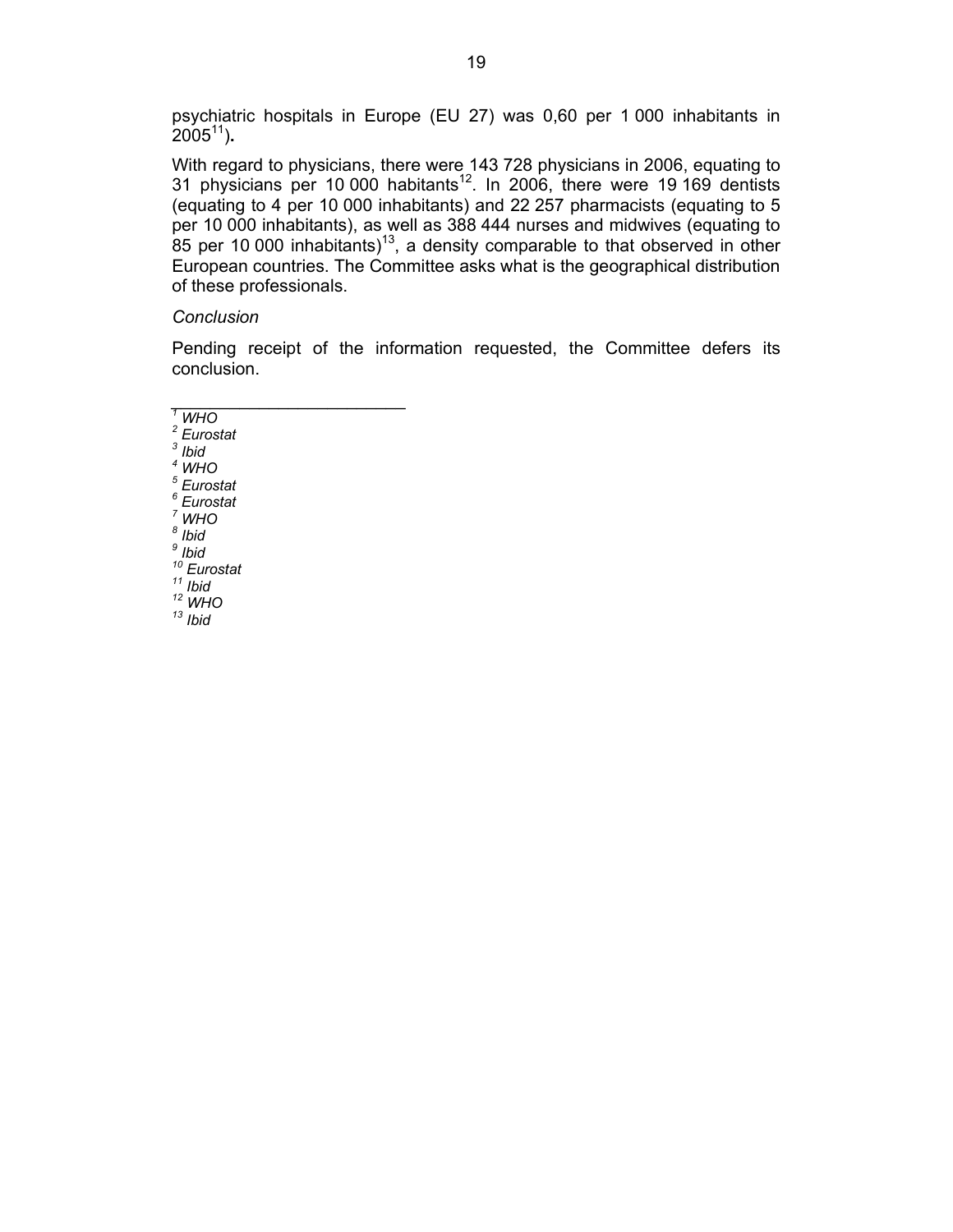# **Article 11 - The right to protection of health**

## *Paragraph 2 - Advisory and educational facilities*

The Committee takes note of the information contained in the report submitted by Ukraine.

## *Health education*

## *Public information and awareness-raising*

National rules must ensure the provision of information to the public, education and participation, with a view to developing a sense of individual responsibility in health matters. States must demonstrate through concrete measures that they implement a public health education policy in favour of the general population and population groups affected by specific problems (Marangopoulos Foundation for Human Rights (MFHR) v. Greece, complaint n°30/2005, decision on the merits of 6 December 2006, §§ 216 and 219).

The Committee asks for the next report to describe the national legislation on public information, education and participation in the health field.

Informing the public, particularly through awareness-raising campaigns, must be a public health priority (Conclusions 2007, Albania). Measures should be taken to prevent activities that are damaging to health (smoking, alcohol, drugs) and to promote the development of a sense of individual responsibility (healthy eating, sex education, environment) (Conclusions 2005, Moldova). Activities may be more or less developed in accordance with the nature of the public health problems in the countries (Conclusions XV-2, Belgium)

The report states that large-scale activities were organised in Kyiv, including an anti-smoking campaign and competitions designed to promote healthy lifestyles, events which attracted broad media coverage.

The Committee asks if there are also specific information campaigns intended to inform the public about other subjects such as alcohol and illegal drugs, food, sexuality and the environment.

#### *Health education in schools*

Health education must continue throughout school life and form part of school curricula. The Committee considers that, after the family, school is the most appropriate setting for health education because the general purpose of education is to impart the knowledge and skills necessary for life. It refers in particular to Committee of Ministers Recommendation No R(88)7 on school health education and the role and training of teachers. Health education in school shall cover the following subjects: prevention of smoking and alcohol abuse, sexual and reproductive education, in particular with regard to prevention of sexually transmitted diseases and AIDS, road safety and promotion of healthy eating habits (Conclusions XV-2, Belgium).

A new school subject has been introduced under the heading "Basics of Health". It is geared to the age of the children involved and provides, in particular, advice on accident prevention and the importance of health and hygiene standards where it comes to proper lighting, humidity control and ventilation in classrooms. A network of health-promoting schools has been set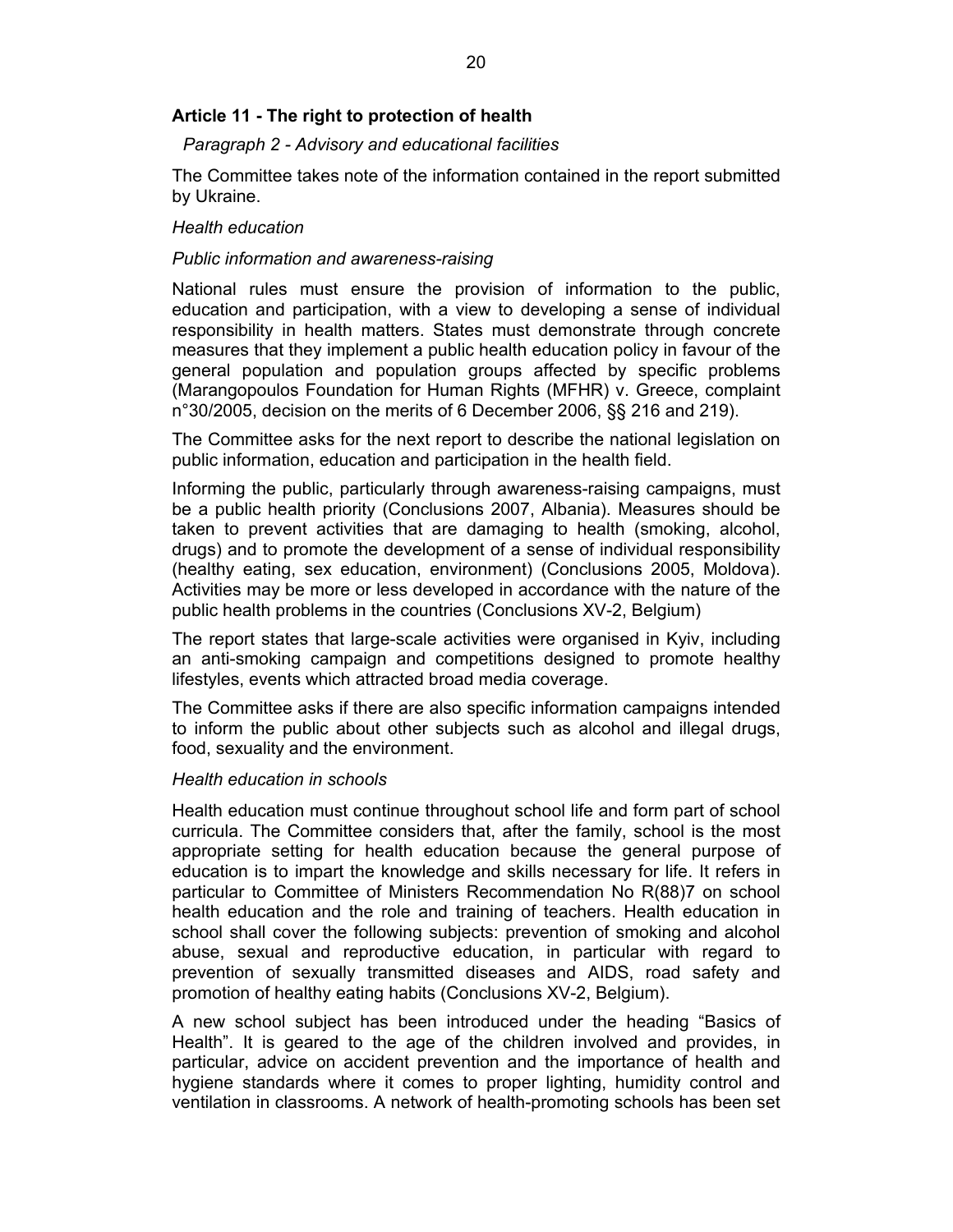up in various regions of Ukraine with the support of WHO, the Ministry of Health and the Ministry of Education and Sciences. The number of physical education lessons has also been increased.

In the 2006-2007 academic year, over 60 000 pupils received training under a programme to combat HIV/AIDS.

A programme intended to make children and young people take responsibility for their health and promote healthy lifestyles was launched as the result of Order No. 947 of the Ministry of Family, Youth and Sport of 30 March 2007. Activities are also organised in co-operation with youth organisations to promote healthy lifestyles among young people gathering in large groups, who are informed about drugs, tobacco, HIV/AIDS and alcohol (through videos, information leaflets, lectures and debates). According to the report, over a million people aged between 14 and 30 took part in such activities in 2007.

The Committee asks whether it is planned for preventive information on smoking and alcoholism, reproductive health and sex education, particularly prevention of sexually transmitted diseases and AIDS, road safety and promotion of healthy eating to be incorporated into school syllabuses and, if so, if all pupils would be concerned by this.

#### *Counselling and screening*

## *Population at large*

Preventive screening must play an effective role in improving the population's state of health. Consequently, the Committee believes that, in fields where it has proved to be an effective means of prevention, screening must be used to the full (Conclusions XV-2, Belgium). In particular, there should be screening, preferably systematic, for all the diseases that constitute the principal causes of death (Conclusions 2005, Moldova).

The Committee notes that a large-scale programme of preventive medical examinations targeting the rural population was carried out. It covered 7.6 million people or 51.5% of Ukraine's rural population. As a result, 650 000 people were kept under observation and 210 000 were hospitalised, of whom 46 000 were operated on and 1 700 were referred to research institutes or specialised clinics. The Committee asks what types of medical examination were performed, why they were aimed only at the rural population, what type of screening is organised for town and city dwellers and if it is planned for other preventive medical examinations to be carried out regularly.

Since there is no relevant information in the report, the Committee also asks for detailed information on other consultation and screening, particularly in relation to tuberculosis, ischemic heart disease and cancer, because of the high mortality rates owing to these causes identified in its conclusion under Article 11§1.

#### *Pregnant women, children and adolescents*

There must be free and regular consultation and screening for pregnant women and children throughout the country (Conclusions 2005, Moldova).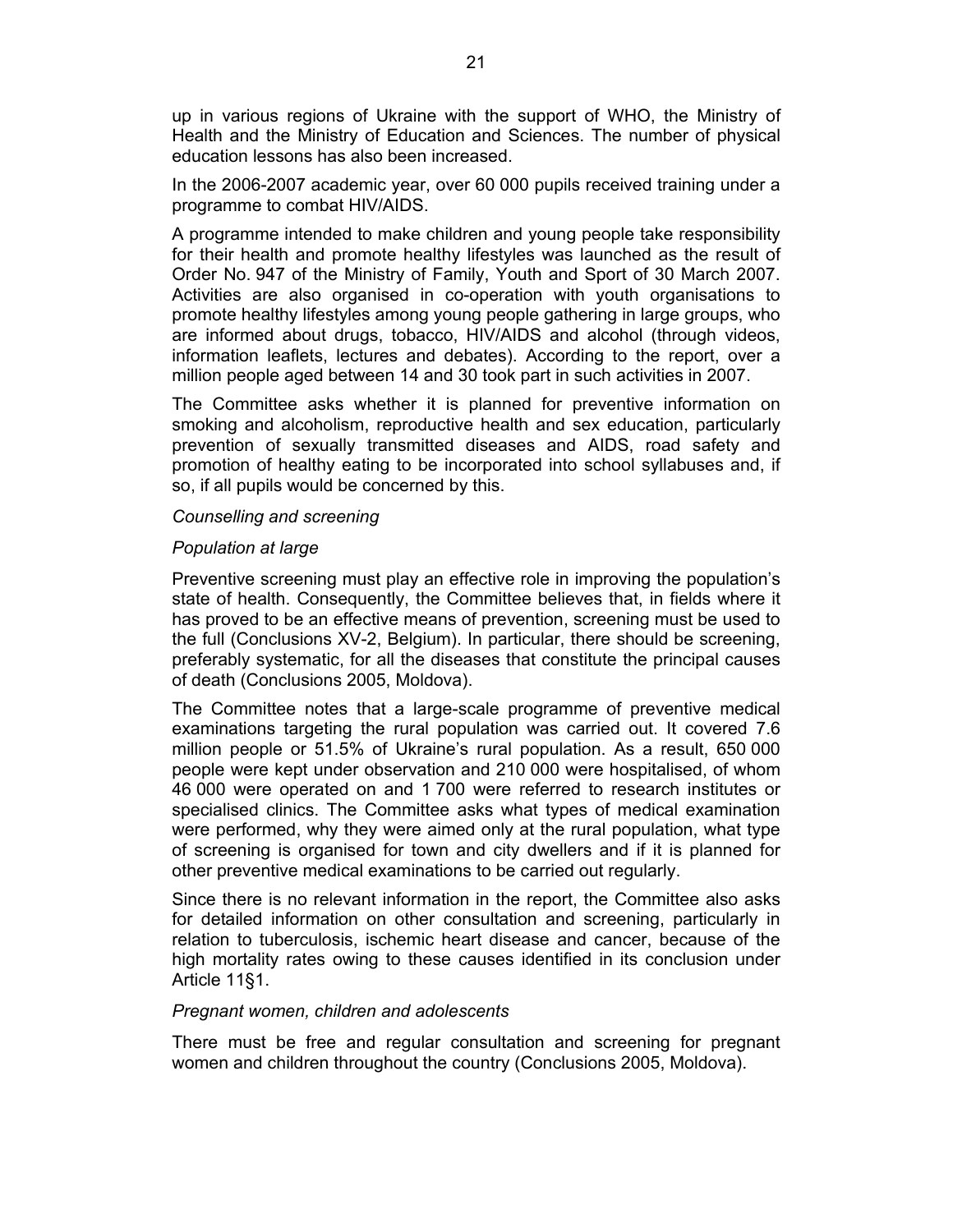The Committee requests more information on consultation and screening for pregnant women and children and asks whether they are provided free of charge.

Free medical checks must be carried out throughout the period of schooling. In assessing compliance, the Committee takes account of the frequency of school medical examinations, their objectives, the proportion of pupils concerned and the level of staffing (Conclusions XV-2, France).

The Committee asks for information on the frequency of medical examinations at school and the proportion of pupils involved.

## *Conclusion*

Pending receipt of the information requested, the Committee defers its conclusion.

# **Article 11 - The right to protection of health**

## *Paragraph 3 - Prevention of diseases*

The Committee takes note of the information contained in the report submitted by Ukraine.

## *Policies on the prevention of avoidable risks*

## *Reduction of environmental risks*

Air pollution - No information is provided on measures taken to reduce air pollution. The Committee notes that Ukraine has ratified the United Nations Framework Convention on Climate Change in 1997 and the Kyoto Protocol in 2004.

It asks the next report to provide information on progress made in reaching the targets laid down in these texts.

As regards local pollution the Committee asks what standards have been adopted in order to reduce pollutants in ambient air; what pollutants are covered and what threshold values are set. It also seeks information on standards set for pollutant emissions from cars, waste incineration plants and combustion plants, for example.

Water - The Committee notes that quality of drinking water is monitored and measures have been adopted to reduce waste. However the Committee asks for further details on the standards set in the field.

Noise - The Committee asks the next report to provide information on legislation and performance indicators if possible in the field of noise pollution.

Asbestos - The report does not provide information on asbestos. The Committee recalls that Article 11 entails a policy that bans the use, production and sale of asbestos and products containing it. There must also be legislation requiring the owners of residential property and public buildings to search for any asbestos and where appropriate remove it, and placing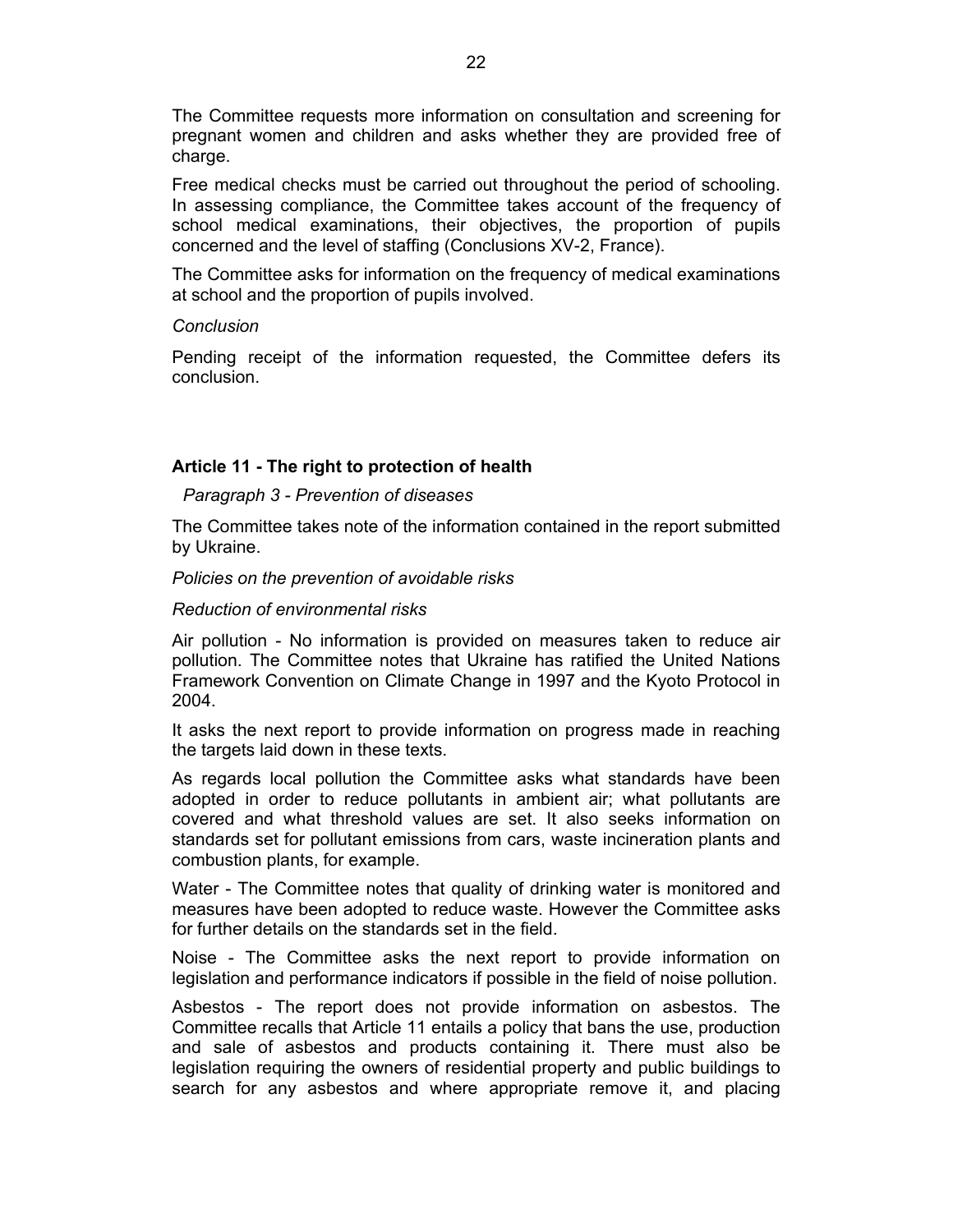obligations on enterprises concerning waste disposal. The Committee asks for information to be provided on the rules relating to asbestos in the next report.

Ionising radiation - The Radiation unit of the State Sanitary and Epidemiological Service (SESU) regularly monitors radiation levels in water and in food stuff-raw food materials as well as among the population. As a result of the accident in Chernobyl, dose loads in the population are regularly monitored in 12 regions. According to the report monitoring has demonstrated that radiation levels have been stable during 2000-2007. The Committee asks whether the general principles of radiation protection regulations (dose justification, optimisation, and limitation) conform with the recommendations of the International Commission on Radiological Protection (ICRP).

# *Food safety*

The SESU of Ukraine is responsible for, *inter alia,* food safety. According to the report, the SESU is permitted to seize unsafe food stuff. The Committee recalls that an integrated approach to food safety requires that states must establish national food hygiene standards with legal force that take account of relevant scientific data, establish and maintain machinery for monitoring compliance with these standards throughout the food chain, develop, implement and regularly update systematic prevention measures. Therefore, the Committee asks for more information on the legal standards in this area.

# *Measures to combat smoking, alcoholism and drug addiction*

Smoking - According to the report, health problems resulting from tobacco consumption are a serious problem in Ukraine. A Strategy against Tobacco Consumption was adopted in 2005. Further Ukraine has ratified the WHO Framework Convention on Tobacco control. Advertising of tobacco products is prohibited on radio and television and on public transport but is still permitted to a certain extent in print media although Ukraine will eventually prohibit all advertising. The Committee asks whether there is a timeframe for this. The Committee also asks whether smoking is prohibited in public places.

The Committee asks to be kept informed of all trends in tobacco use.

Alcohol - According to the report, alcohol related deaths have decreased over the last few years, but alcohol use among young persons is still a problem The report provides little other information on measures taken to prevent alcohol abuse, apart from information on a certain number of educational measures aimed at young persons. The Committee asks for the rules on the sale of alcohol and other measures taken to reduce alcohol consumption.

Drug addiction - The number of drug users has increased in recent years. The Committee asks for information on measures taken to prevent drug abuse and trends in this field.

# *Accidents*

Under Article 11 states must take steps to prevent accidents. The main sorts of accident covered are road accidents, domestic accidents, accidents at school, accidents during leisure time, including those caused by animals. The Committee asks the next report to provide information on accidents.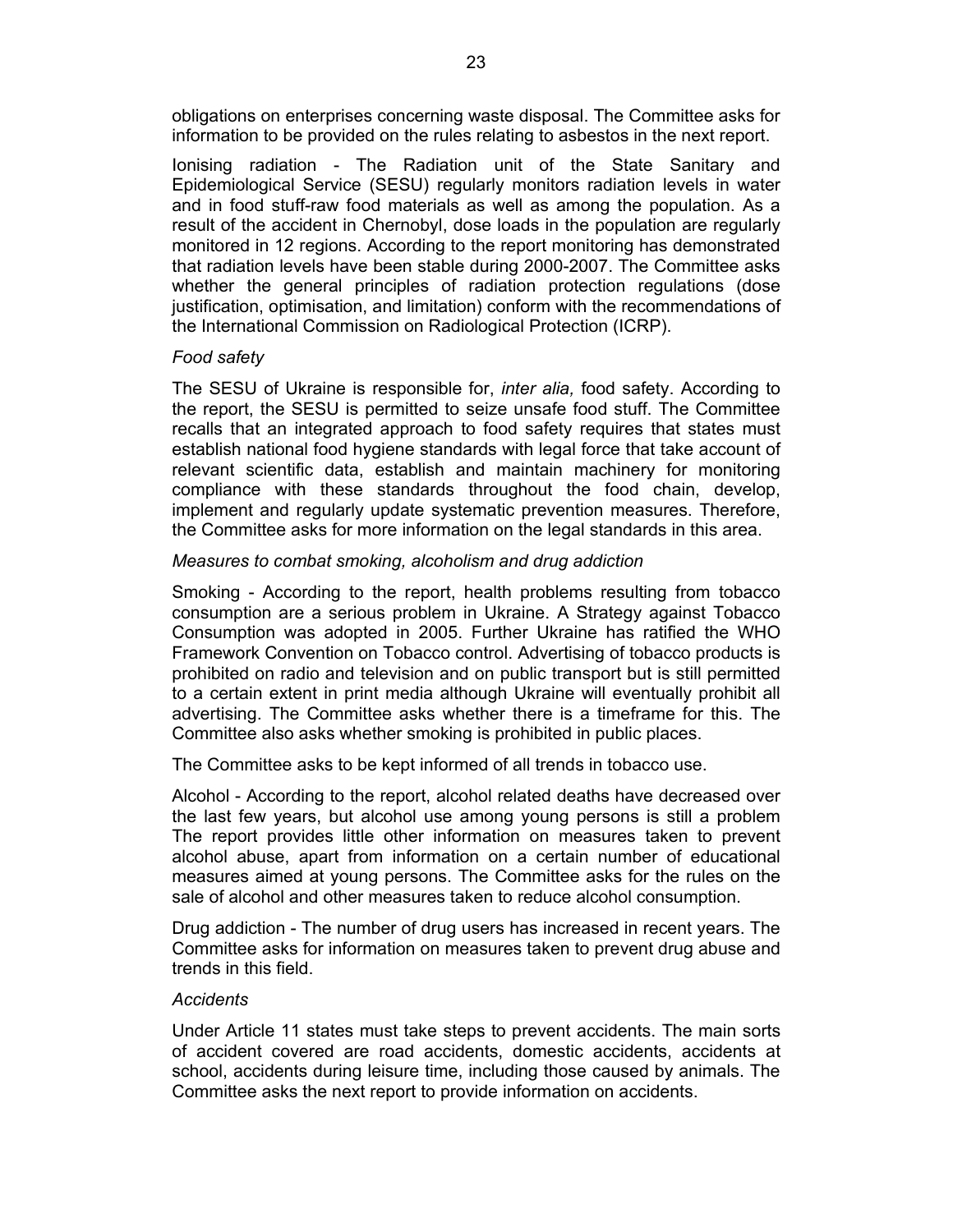## *Prophaliactic measures and Epidemiological monitoring*

The SESU is responsible *inter alia* for epidemiological monitoring. Between 2005 -2007 emphasis was put in harmonising domestic law and standards with that of the EU and WHO.

HIV/AIDS - The Committee notes that Ukraine has a very high rate of HIV infection and refers to the questions asked on prevention in its conclusion under Article 11§2.

## *Immunisation*

Ukraine has an immunisation programme against all major diseases, and there is a high coverage rate for most vaccines.

## *Conclusion*

Pending receipt of the information requested the Committee defers its conclusion.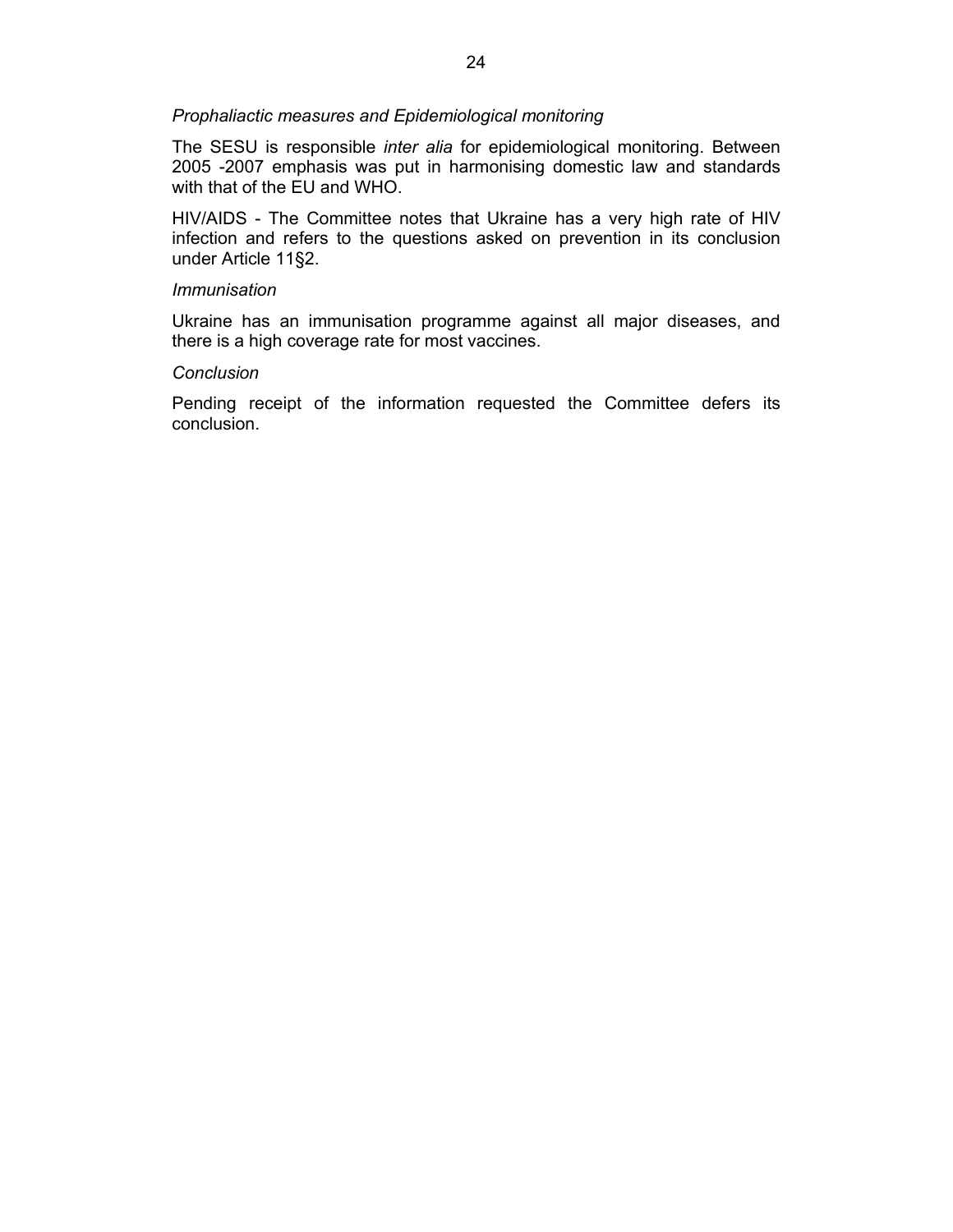## **Article 14 - The right to benefit from social welfare services**

## *Paragraph 1 - Provision or promotion of social welfare services*

The Committee takes note of the information contained in the report submitted by Ukraine.

## *Organisation of the social services*

The Constitution entitles all citizens to the benefits of social welfare services. The main legislation on the subject is the Act on Social Services No. 966-IV of 19 July 2003. The report also refers to other important legal instruments, including the Act No. 2558-III of 21 May 2001 on Social Work with Children and Young Persons, the Resolution No. 268 of 9 April 2005 on the regulation of social services charge and the Resolution No. 1126 of 27 August 2007 on measures to improve social work with families, children and young person.

Under the Act on Social Services of 2003, social welfare services may be general in scope, covering all persons in need. This includes in particular information and advice services with regard to social assistance within the meaning of Article 13§3 of the Revised Charter, domiciliary and day care services. Other services, particularly for families, children and young persons, may be more specific, and include child monitoring services, rehabilitation centres, care and temporary residence centres and other institutions offering social support and care. The report also refers to specialist services providing social and occupational rehabilitation and retraining for young offenders, and social and medical care establishments for children and young persons who are HIV-infected.

Social services are primarily a local and regional responsibility, divided between a total of 27 regions, 481 districts and 169 municipalities across the country.

#### *Effective and equal access*

The main criterion for access to social services is inadequacy of resources. Charges are levied for certain social services, such as temporary accommodation, particularly for the homeless, and are determined according to individuals' means. Specialist social services for families, children and young persons are mainly free of charge. The Committee asks which services have to be paid for and what are the fees.

The Act on Social Services of 2003 list the categories of person who are entitled to free social services:

- persons who are unable to care for themselves because of their age, state of health or disability and the lack of close family;
- jobseekers, refugees and other persons in difficult circumstances who lack the minimum means of subsistence;
- children and young persons in difficult circumstances because of disability, illness, absence of parents, homelessness or family abuse.

There is particular emphasis on informing users of which social services are available. Users are free to choose their service providers. The Committee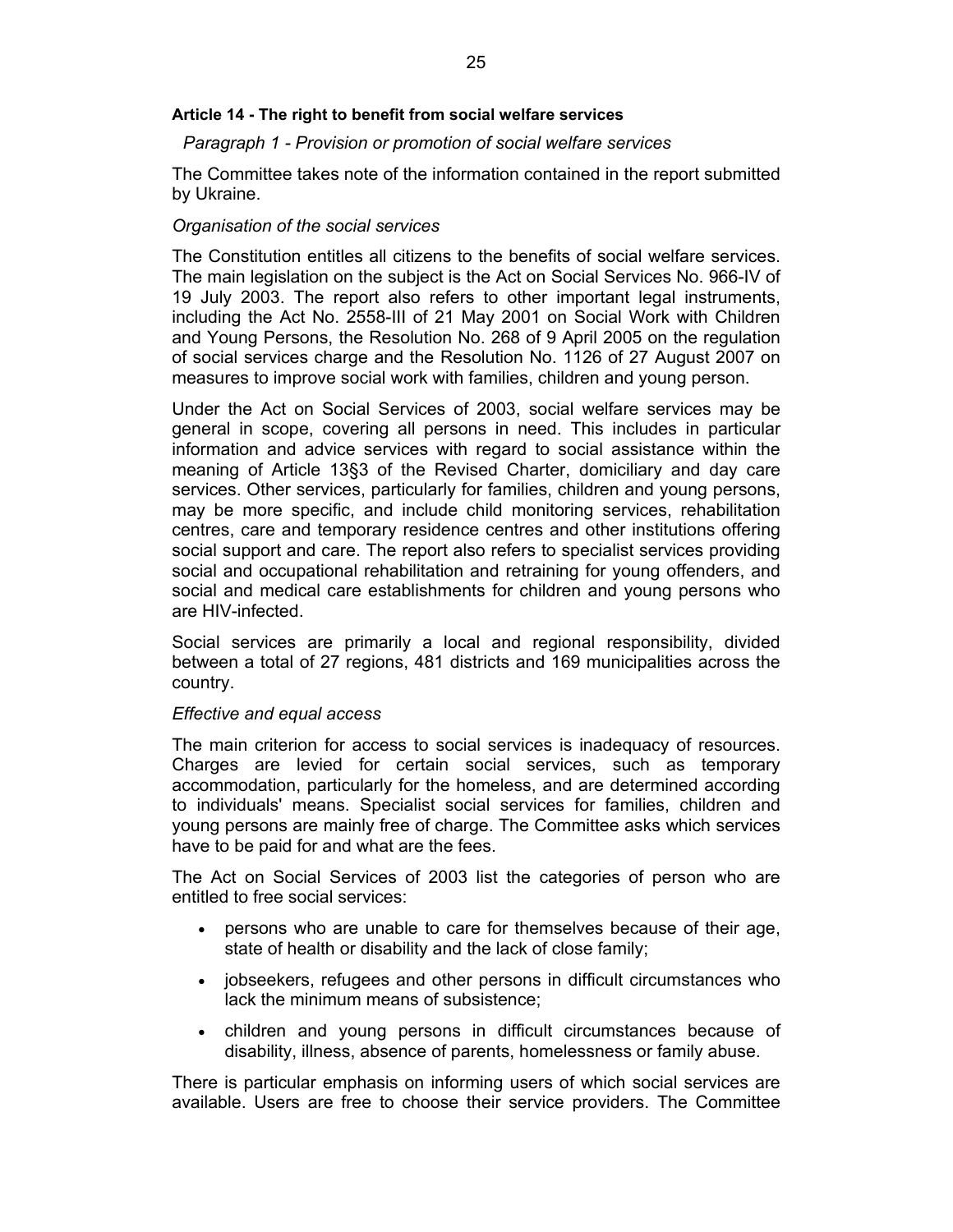asks how this works in practice, in particular whether there are alternative providers for all sorts of service and covering all geographical areas.

Users may appeal to the relevant local authority if a private agency refuses, restricts or terminates the provision of services, and to the courts if the local authority is the service provider. The Committee asks for more detailed information on these means of appeal.

The Committee also asks whether nationals of other States Parties legally residing and working regularly in Ukraine are entitled to equal treatment.

## *Quality of services*

Under the Ukrainian legislation on the licensing of certain economic activities, private social services agencies need a licence to operate, whether or not they are working for the state. Local authorities supervise their operation, but the report does not specify how this works.

The Committee recalls that under Article 14 of the Revised Charter, there must be mechanisms for supervising the adequacy of services, public as well as private.

The Committee asks for detailed information on the other procedures to ensure that social services providers do in fact comply with all conditions.

Local authorities, particularly those with special status - the Autonomous Republic of Crimea and the cities of Kiev and Sevastopol – carry out thorough checks on the use of public funds for special programmes for families, children and young persons.

According to the report, the general social services employed 8 912 persons in 2007 (8 048 in 2005), while there were 2 610 employees of special social services in 2007 (2 274 in 2005). The majority of the staff of special social services are educationalists, psychologists, specialist social workers, sociologists and lawyers. A total of 6.3 million persons used social services in 2007. These included 40 556 disabled children and 15 834 disabled young persons who received specialist services. The Committee asks for information on the required qualifications for social services staff.

Total public spending on social services in 2007 was about 130 million Hryvnias (UAH, about € 13.4 million), whereas in 2005 it was only about UAH 65 million (about €6.7 million). The majority of this came from local authority budgets, with lesser amounts from the state and other resources. The Committee asks for confirmation that these figures concern social services within the meaning of Article 14.

There is full respect for data confidentiality and privacy. The Committee asks what the legal basis is for this.

## *Conclusion*

Pending receipt of the information requested, the Committee defers its conclusion.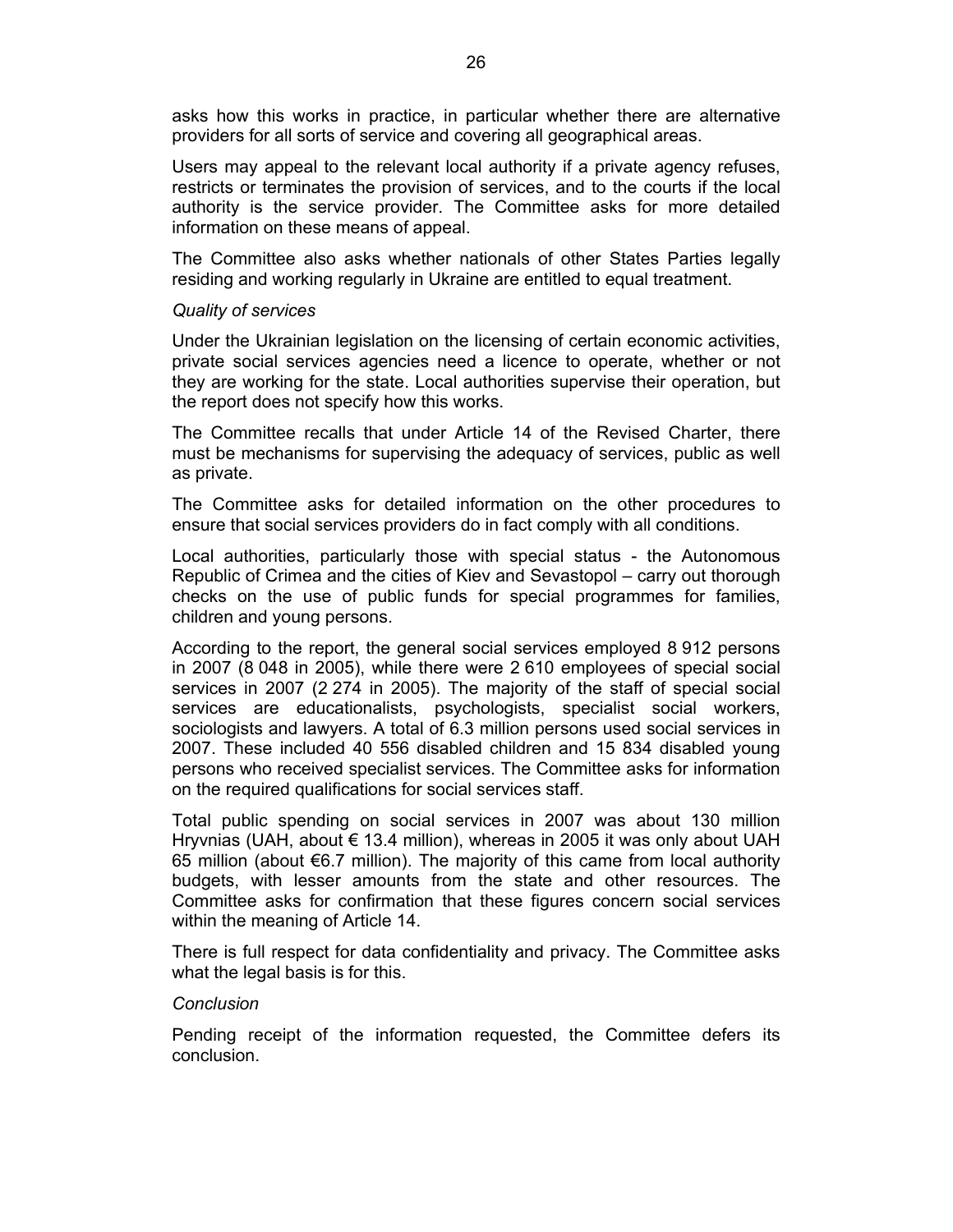## **Article 14 - The right to benefit from social welfare services**

*Paragraph 2 - Public participation in the establishment and maintenance of social welfare services* 

The Committee takes note of the information contained in the report submitted by Ukraine.

The general legal framework for the provision of social welfare services by voluntary organisations is the Act No. 531/97 of 16 September 1997. Under this Act, local authorities are required to work in co-operation with voluntary organisations to ensure the provision of welfare services.

For example, local authorities work with voluntary organisations to provide young people and children addicted to drugs with advice on AIDS prevention. Similar co-operation has been established for information and advice services with regard to social assistance services within the meaning of Article 13§3 of the Revised Charter for disabled persons, refugees and the homeless, and for social services for former prisoners. During the reference period, 36 establishments set up by charity organisations or religious bodies offered their services to homeless people or former prisoners (providing them with temporary accommodation, finding them a job or a training opportunity, or assisting them with administrative formalities).

Under the Act No. 1775-IV of 1 June 2000 on the Licensing of Certain Economic Activities, both voluntary organisations and private service providers have to obtain an operating licence in advance to be allowed to provide social welfare services. However, local authorities can meet specific user needs by negotiating co-operation agreements with voluntary, including provision for these organisations to receive state subsidies. The Committee asks if there are other sources of funding for voluntary organisations.

In accordance with the Code of Criminal Procedure, special committees have been set up to monitor the social welfare services provided for former prisoners. According to the report, there was a total of 657 committees of this type in 2007.

According to the report, 57% of voluntary organisations are involved in social work with families, 30% in preventing juvenile delinquency and helping disadvantaged young people, 7% in support for young people shortly to be conscripted and 6% in job placement schemes. In 2007 a total of 607 voluntary organisations worked with the local authorities to provide social welfare services. 12 736 people were employed by these organisations, including 1 262 specialists (psychologists, sociologists, lawyers and educationalists) and 9 070 volunteers.

## *Conclusion*

The Committee concludes that the situation in Ukraine is in conformity with Article 14§2 of the Revised Charter.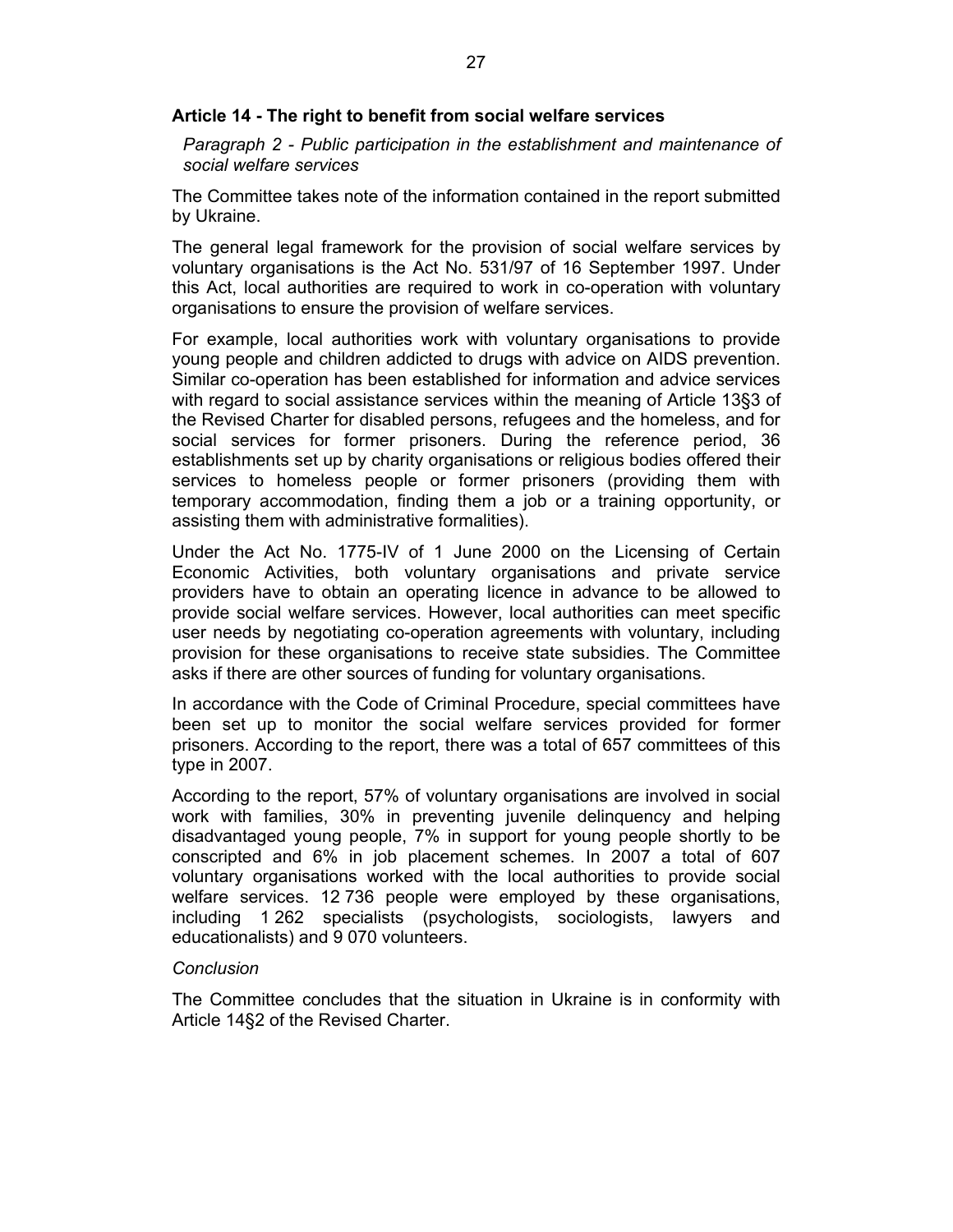# **Article 23 - The right of elderly persons to social protection**

The Committee takes note of the information contained in the report submitted by Ukraine.

## *Legislative framework*

The Committee recalls that the focus of Article 23 is on social protection of elderly persons outside the employment field. Questions of age discrimination in employment are primarily examined by the Committee under Articles 1§2 (non-discrimination in employment) and 24 (right to protection in cases of termination of employment).

As regards the protection of elderly persons from discrimination outside employment, the Committee recalls that Article 23 requires States Parties to combat age discrimination in a range of areas beyond employment, namely in access to goods, facilities and services. The European Older People's Platform and other sources point to the existence of pervasive age discrimination in many areas of society throughout Europe (health care, education, services such as insurance and banking products, participation in policy making/civil dialogue, allocation of resources and facilities) which leads the Committee to consider that an adequate legal framework is a fundamental measure to combat age discrimination in these areas. The Committee therefore asks if anti-discrimination legislation (or an equivalent legal framework) to protect elderly persons outside the field of employment exists, or whether the authorities plan to legislate in this area.

The Committee notes that the Ministry of Labour and Social Protection is responsible for coordinating the country's system of social protection, including in respect of the elderly.

The Committee asks for information on the legal framework related to assisted decision making for the elderly, and, in particular, whether there are safeguards to prevent the arbitrary deprivation of autonomous decision making by elderly persons.

## *Adequate resources*

The statutory pensionable age for men is 60 years, and 55 years for women. There are 13.3 million persons of pensionable age in Ukraine, nearly 5 million aged over 70 years.

The Committee notes from another source<sup>14</sup>that the main law on old-age pensions is the Law on Mandatory State Pension Insurance No.1058-IV, of 9 July 2004 (amended in 2005 and 2006).

Eligibility for old-age pension requires at least 5 years of covered employment. In all cases, contributions must be paid for periods of covered employment. Covered employment can include years spent in higher education, the armed services, caring for disabled persons or children younger than age 3, or being unemployed and seeking a job, if contributions are paid for these periods. The amount of an old-age pension is 1% of the wage base paid for every full year of covered employment with at least 5 years of covered employment. The pension is paid monthly. The wage base is based on 60 months of earnings before June 1, 2000, regardless of interruptions, plus all covered periods from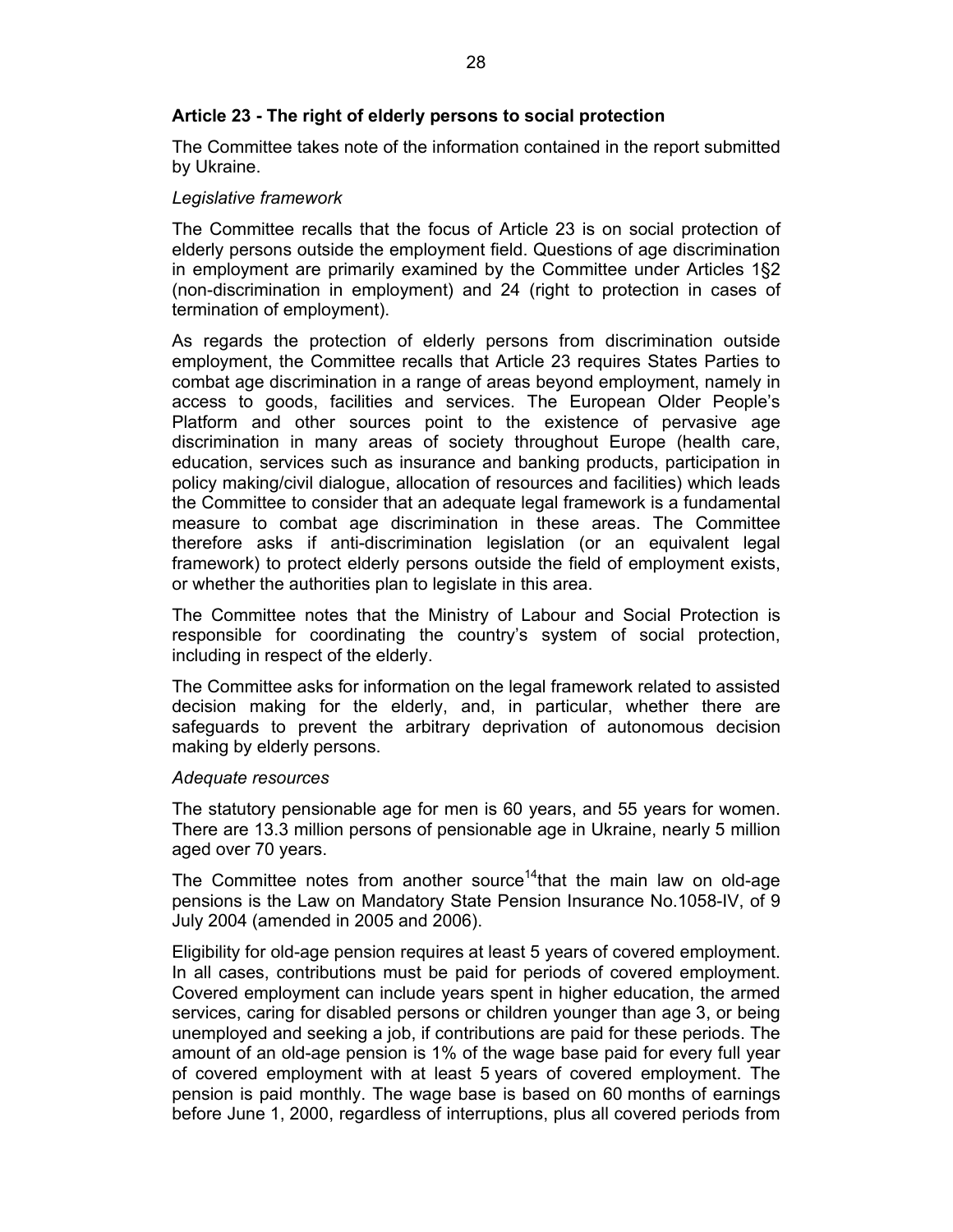June 1, 2000. The minimum pension was 366 Hryvnias<sup>15</sup> (UAH,  $\epsilon$  34.4) in January 2007 (corresponding to the minimum subsistence level for a not-ableto-work individual).

Eligibility for an old-age social pension starts at age 63 (men) or age 58 (women). This is a means-tested pension paid to low-income citizens who are not working and not eligible for an old-age pension. The monthly pension varies between 23.30 UAH (€ 2.19) and 59 UAH (€ 5.5).

According to the report, the poverty line in 2007 was 526 UAH ( $\in$  49.8). The Committee notes that the minimum old-age pensions (both contributory and social) are manifestly inadequate because they are considerably lower than the poverty threshold. It therefore finds that the situation is not in conformity with Article 23.

## *Prevention of elder abuse*

The Committee recalls that elder abuse is defined in the Toronto Declaration on the Global Prevention of Elder Abuse (2002) as 'a single or repeated act or lack of appropriate action occurring within any relationship where there is an expectation of trust which causes harm or distress to an older person'. It can take various forms: physical, psychological or emotional, sexual, financial or simply reflect intentional or unintentional neglect. The World Health Organization (WHO) and the International Network of the Prevention of Elder abuse (INPEA) have recognised the abuse of older people as a significant global problem. Hundred thousands of older people in Europe encounter a form of elder abuse each year. They are pressed to change their will, their bank account is plundered, they are pinched or beaten, called names, threatened and insulted and sometimes they are raped or sexually abused otherwise.

The Committee wishes to know what the Government is doing to evaluate the extent of the problem, to raise awareness on the need to eradicate elder abuse and neglect, and if any legislative or other measures have been taken or are envisaged in this area.

## *Services and facilities*

The report mentions that elderly persons are entitled by law to receive social services with a view to improving or restoring their activity in life. Around 2 million elderly persons receive different types of services provided by State and other institutions.

There are territorial centres throughout the country which provide a number of services to pensioners and single disabled persons. The types of services available for elderly persons include, *inter alia*, purchasing of food, cooking, house cleaning or delivering medicines and assisting in the implementation of a treatment.

The Committee asks whether in general the supply of home help services for the elderly matches the demand for them, how their quality is monitored, and if there is the possibility for elderly persons to complain about services. Furthermore, it wishes to know whether the extent of their provision differs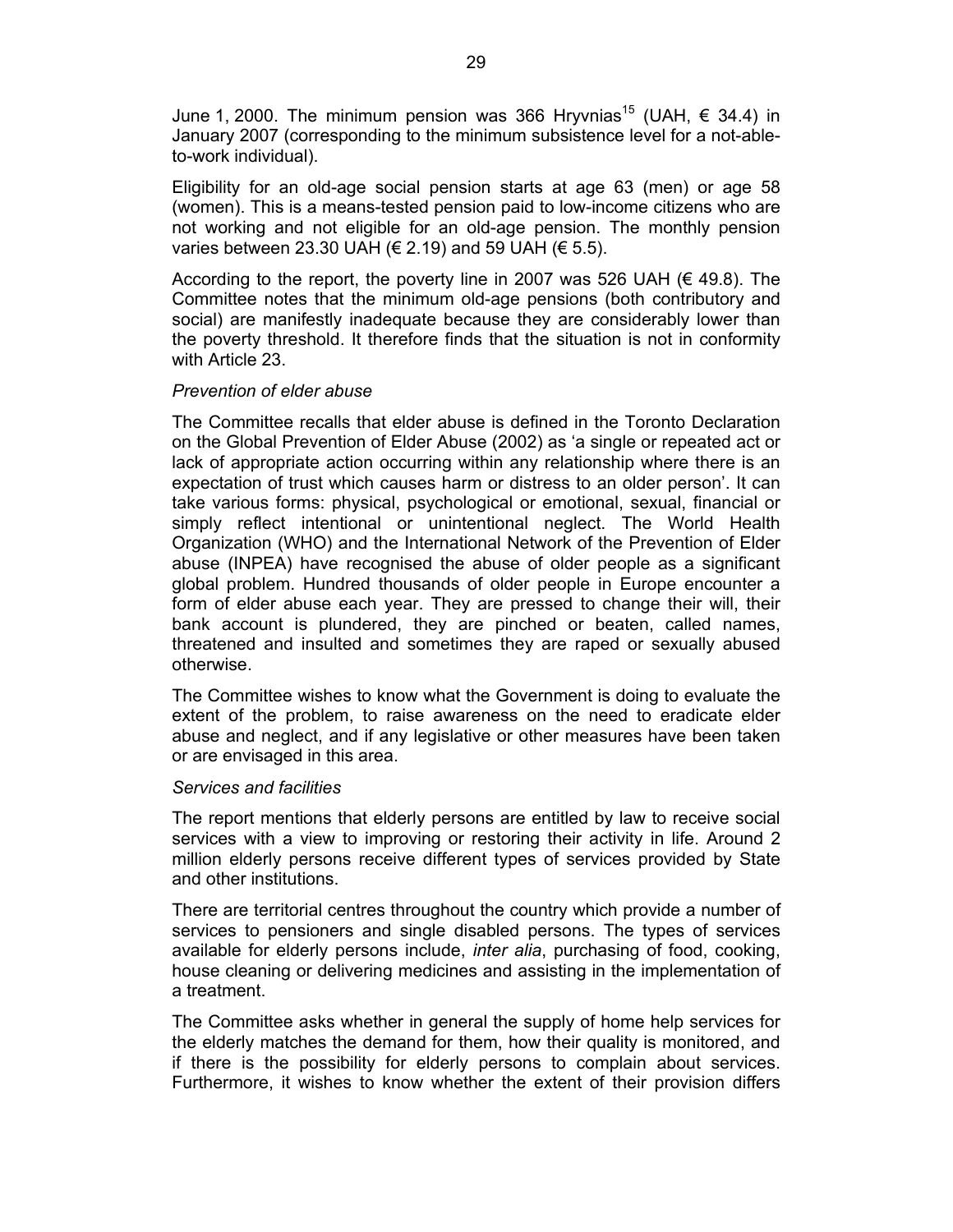from one municipality to another, and whether there is a charge for any of these services.

The Committee also asks for information on any services or facilities (such as respite care) for families caring for elderly persons, in particular highly dependent persons, as well as on any particular services for those suffering from dementia or Alzheimer's disease. Finally, it also enquires on the cultural, leisure and educational facilities available to elderly persons.

# *Housing*

The report provides information on a housing subsidy programme which aims et ensuring, *inter alia*, that elderly persons continue living in their familiar surroundings by granting aid for the payment of housing and utility services (as from 1 January 2007 families with an elderly or disabled member pay 15% of their average monthly income for housing and utility services).

The Committee asks for more information on the Law on Housing Stock of Social Purpose mentioned in the report. Namely, how equal access of elderly persons to social housing is ensured, if these dwellings are specially suited for elderly persons, and on the rental prices of social housing.

The Committee takes note of the obligation of local administrations to establish assisted living accommodation type homes for war veterans, disabled and elderly persons pursuant to Resolution No. 76 of 2007 approved under the above-mentioned law on social housing. It asks for information in the next report on how local administrations are discharging this obligation.

## *Health care*

The report mentions that elderly persons whom according to medical indications require care may be assisted at home or in specialised facilities.

The Committee asks for information in the next report on:- health care programmes and services (in particular primary health care services) specifically aimed at the elderly;-guidelines on health care for elderly persons if any;-mental health programmes for persons with dementia and related illnesses;-palliative care services for the elderly.

## *Institutional care*

The report mentions the trend is now towards the strengthening of outpatient establishments and services for the elderly to avoid a rupture of family and social ties. There is nevertheless a network of inpatient institutions in the country: a total of 321 nursing homes, of which 86 are for elderly and disabled persons (where 20 000 people are living).

Residential institutions for elderly persons guarantee decent living conditions. The Committee asks how these facilities are licensed and inspected, and whether procedures exist for complaining about the standard of care and services or about ill treatment in this type of institution. It also asks whether places available in institutional care match the demand.

# *Conclusion*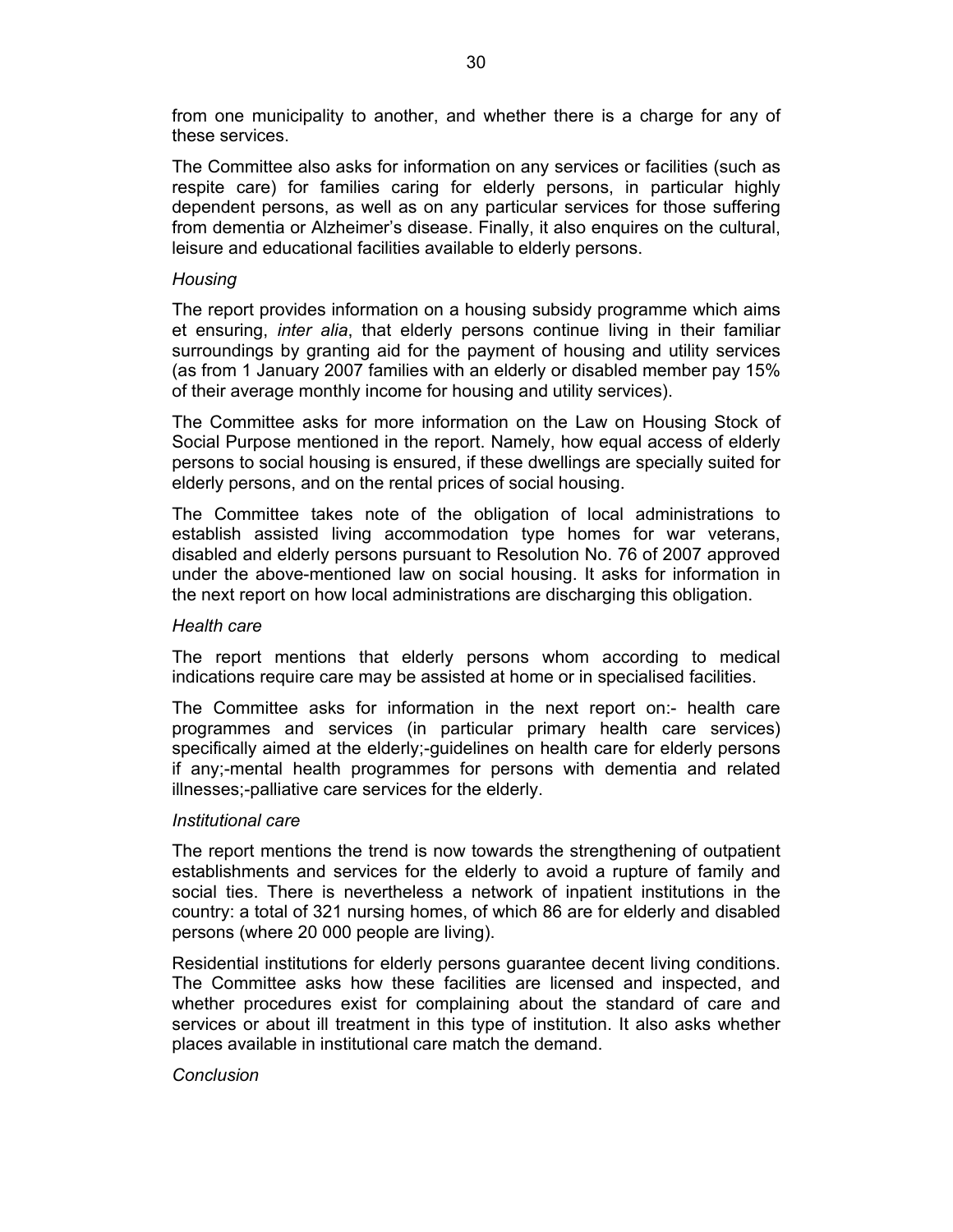The Committee concludes that the situation in Ukraine is not in conformity with Article 23 of the Revised Charter on the ground that the level of minimum old-age pensions – both contributory and social – are manifestly inadequate.

*\_\_\_\_\_\_\_\_\_\_\_\_\_\_\_\_\_\_\_\_\_\_\_\_ 1 International Social Security Association, http://www.issa.int/aiss/Observatory/Country-*

*Profiles/Regions/Europe/Ukraine 2 Data from the MISSCEO comparative tables,* 

*http://www.coe.int/t/dg3/socialpolicies/socialsecurity/MISSCEO/tables\_en.asp*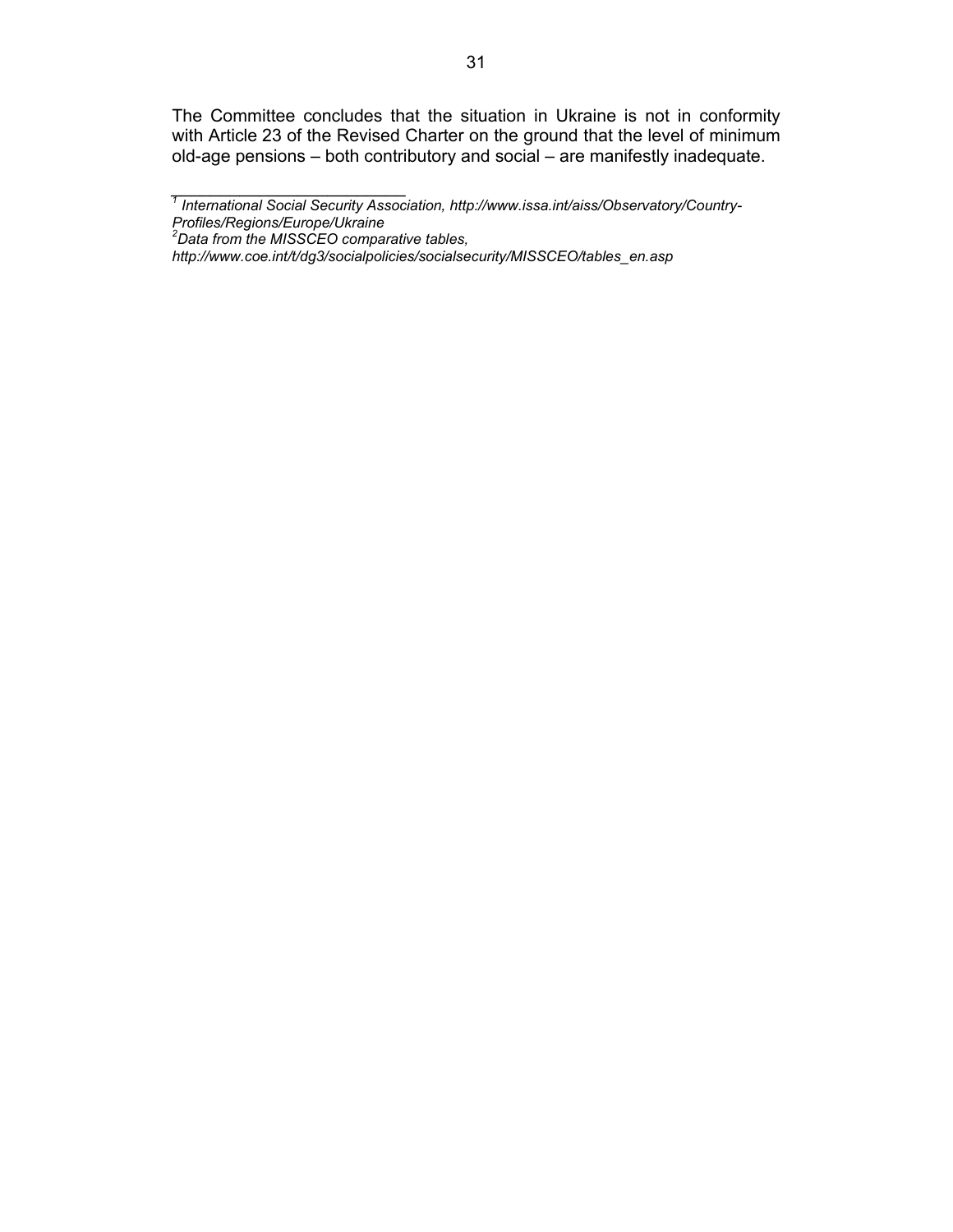The Committee takes note of the information contained in the report submitted by Ukraine.

# *Measuring poverty and social exclusion*

According to the report, the system for assessing poverty levels is based on an integrated poverty assessment methodology. The two main indicators are the poverty threshold (referred to in the report as the poverty "line") and the poverty rate. The former is calculated as a fixed proportion of per capita income – 75% of the median cumulative income per adult. The latter is the proportion of households in which the income per person is lower than the poverty threshold. The indicators show that the poverty rate remained relatively stable between 2005 and 2007 and that the situation even improved towards the end of the period. The poverty rate in 2007 was 27.3%, which was a decrease in 0.8% compared to the previous year. The poverty threshold came to a per capita monthly average of about  $\epsilon$  53, which was 22.3% higher than in 2006. In 2005 it was  $\epsilon$  33, or 73% of the subsistence minimum, while in 2007 it had increased to  $\epsilon$  46, or 81% of the subsistence minimum. The Committee notes that according to Eurostat figures, the average monthly wage was about  $\epsilon$  107 in 2006. According to the report, about 12.3 million of the total population of over 46 million are regarded as poor.

The Committee points out that the percentage of the population at risk of poverty before and after social transfers is used as a comparative value to assess national situations. Persons with incomes between 50 and 60% of the median income are considered to be at risk of poverty (Conclusions 2005, Norway). A person is considered income poor if his/her household's disposable yearly income per consumption unit is lower than 50 or 60% of the median income of all households (i.e. the median of the disposable yearly income per consumption unit) (Conclusions 2007, Finland).

The Committee notes that the statistics and figures provided are not enough to properly assess the standard of living of the persons who live or risk living in a situation of poverty. The Committee asks for the next report to state what percentage of the population is at risk of poverty after social transfers, i.e. what proportion of the inhabitants have a disposable income below an at-riskof-poverty threshold of 60% of the median national income after social transfers.

The report provides no information on social exclusion. The Committee asks the next report to state what percentage of the population is socially excluded. It also asks for the next report to outline the indicators used to measure social exclusion, along with any other relevant statistics.

# *Approach to combating poverty and social exclusion*

The Committee points out that Governments must adopt a global, coordinated approach, which must comprise an analytical framework, and take measures promoting access to social rights, in particular employment, housing, training, education, culture and social and medical assistance for persons in, or at risk of finding themselves in, a situation of poverty or social exclusion.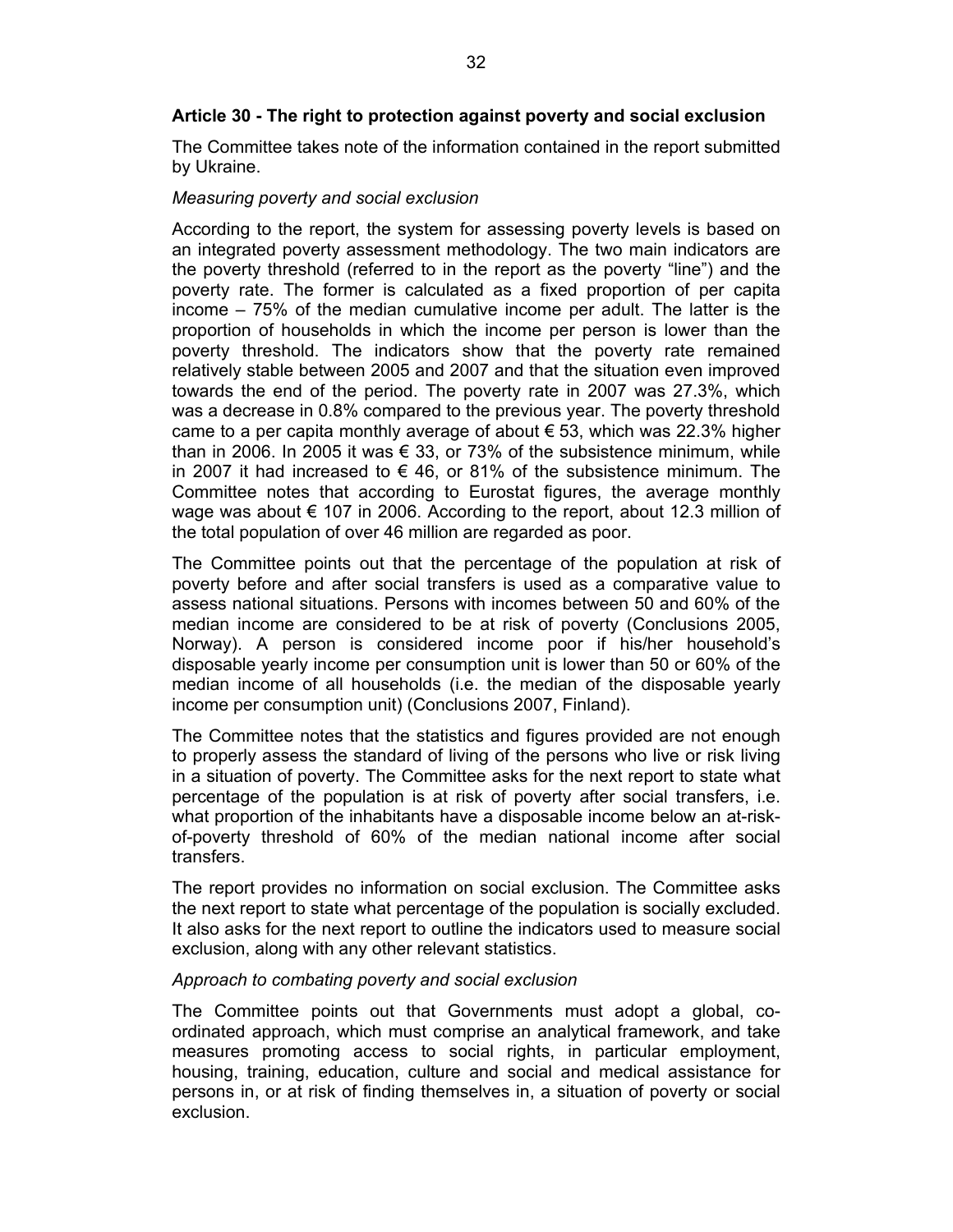The Cabinet of Ministers adopted a Strategy to Combat Poverty during the reference period. Decree No. 637 of 15 August 2001 contains the first ever comprehensive assessment by the President's office of poverty in Ukraine, evaluating the intensity of the problem and proposing various solutions.

The Strategy divided the process of eradicating poverty into three stages up to 2010. Initially (in 2001 and 2002), measures were taken to:

- increase the income and the economic activity of people of working age through stimulation of employment and the labour market;
- develop social insurance as a form of preventive protection in the event of loss of income;
- foster social assistance for the most vulnerable categories of the population through the implementation of a consolidated system of social assistance and services designed for people unable to work because of incapacity as well as people with disabilities, families with children and children deprived of parental care.

Secondly (in 2003 and 2004), measures were taken to increase income and optimise employment rates. Thirdly (in the period from 2005 to 2009) measures were taken to improve economic growth.

At the same time, action plans for the implementation of the strategy are adopted every year, within the limits of the state's financial capacity and local authority budgets, to increase employment rates and income, improve the social security and social assistance systems and introduce specific measures to promote access to housing, education, culture and health care.

According to the report, measures were taken to promote employment, create jobs, prevent unemployment and provide social protection for the unemployed. The employment rate increased from 57.7% in 2005 to 58.7% in 2007. Over the same period, the unemployment rate decreased from 7.2% to 6.4% and jobs were created for 3.4 million people. Progress was made on increasing the minimum wage. In 2005 it was  $\epsilon$  33, or 73% of the subsistence minimum, while in 2007 it had increased to  $\epsilon$  46, or 81% of the subsistence minimum. The report states that measures are being taken to promote employment but it contains little information on specific measures in the labour market policy field. The Committee asks for further information in this respect.

Measures were also taken to increase the amount of further training on offer. 1.4 million workers took part in continuing training in 2007, which was 89 000 more than in 2005. The Committee asks how many poor and disadvantaged people benefit from training and education measures.

The report also states that the social insurance system plays an important part in combating poverty. An increase in social security contributions has made it possible to enhance social protection for unemployment, temporary incapacity, maternity, employment injury and occupational disease. There is a social assistance system which is aimed primarily at low income families with children, orphans, children deprived of parental care, adoptive parents and disabled children. The social assistance programme also provides housing grants for over three million families and individuals every month.